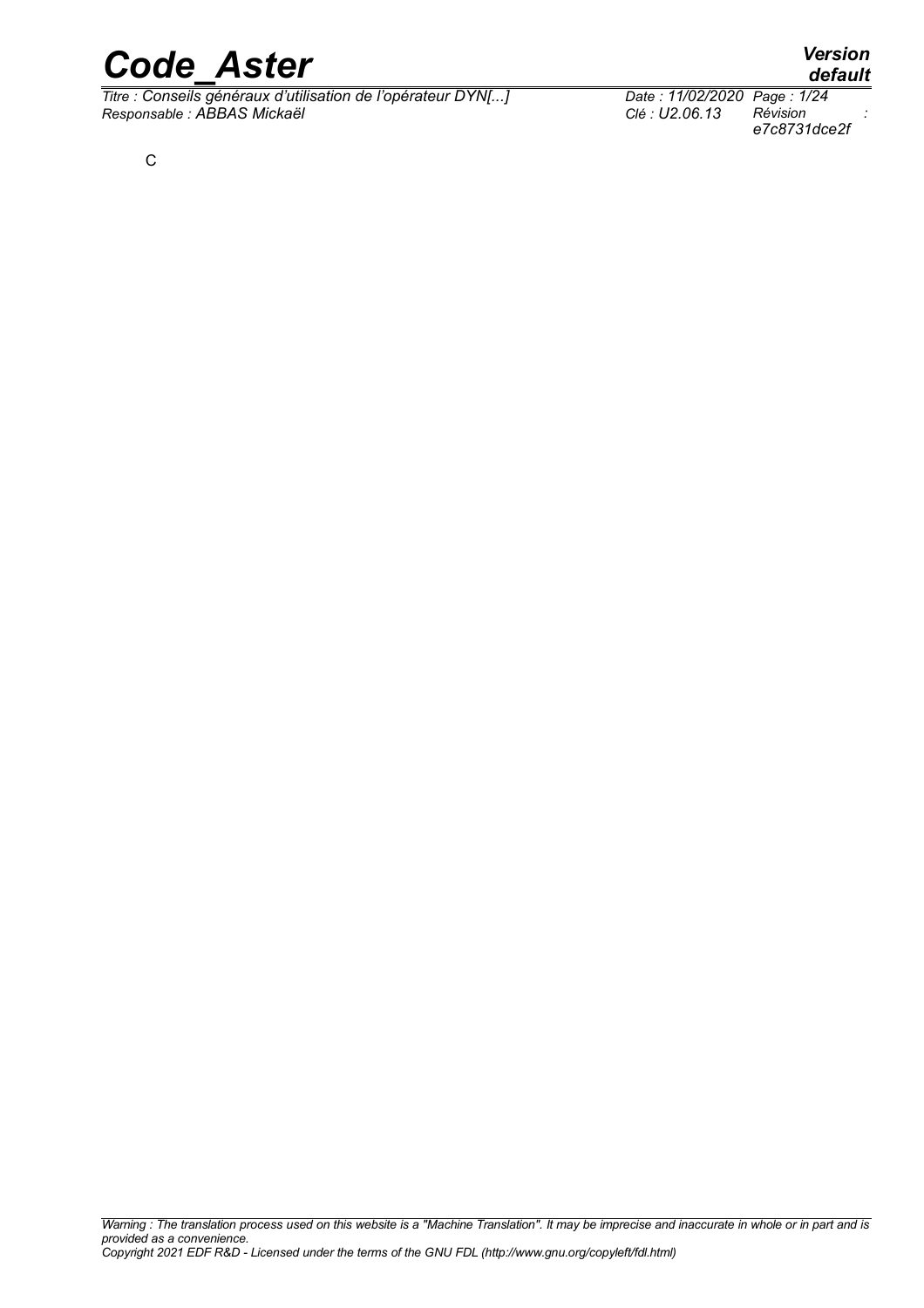*default*

### **General advices of use of the operator DYNA\_NON\_LINE**

#### **Summary:**

This document presents the use of transitory methods of resolution (implicit or explicit) for the digital simulation of nonlinear dynamic problems on physical basis.

The operator general practitioner of reference for this kind of calculations names itself DYNA\_NON\_LINE and its correct use will be facilitated by the compliance with some rules of good practice described in this document. These advices of use cover:

- the correct definition of the model to the dynamic direction (of which initial conditions and in extreme cases),
	- the definition of the discretization of which the choice of the diagram in time ([R5.05.05], to see bibliography),
	- the choice of the models of damping.
	- some advices of postprocessing.

Being given the great diversity of the nonlinear problems, the user will be able very usefully to supplement his reading with other more specific references:

- U2.06.03: on damping,
- U2.06.05: for the interaction ground structure (linear and not linear),
- U2.06.09: for the mono one and multi-supports in seismic calculation,
- U2.06.10: on specificities of the studies of type civil engineer under seismic loading,
- U2.06.11: for the fluid use of models structures coupled with DYNA\_NON\_LINE,
- U2.04.07: use of DYNA NON LINE to solve strongly nonlinear problems in evolution slow but and which have difficulty converging with STAT\_NON\_LINE (see bibliography),
- U2.06.32: for the revolving machines.

Reading of the U2.04.01 documentation, which gives advices of use for the operator STAT\_NON\_LINE, is too strongly recommended because especially will look further into here specificities related to dynamics. All aspects common to STAT\_NON\_LINE and DYNA\_NON\_LINE and which is detailed in U2.04.01 documentation, like the choice of the parameters of the algorithm of Newton, remains valid into dynamic and are thus not taken again here.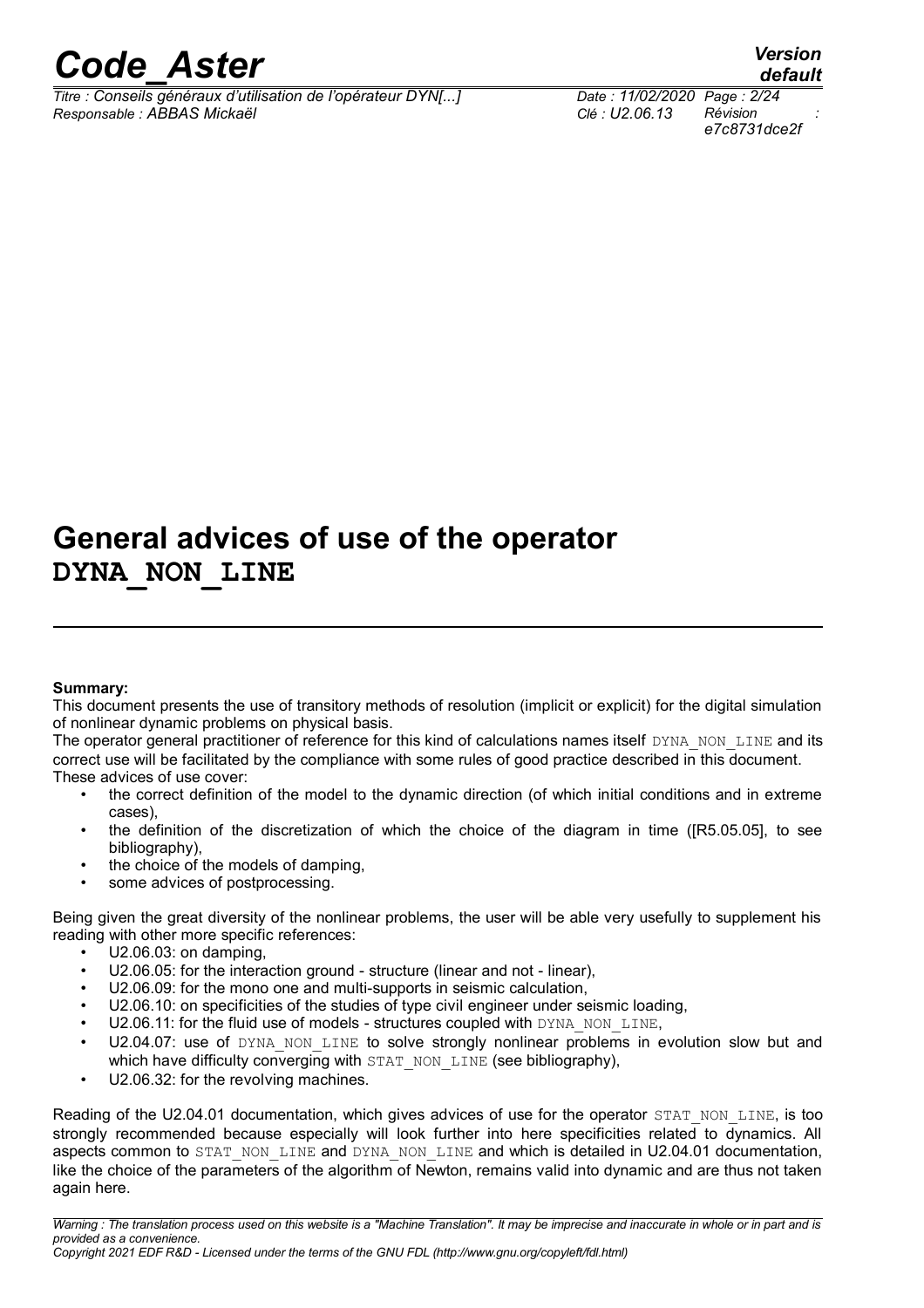# **Code Aster**

Titre : Conseils généraux d'utilisation de l'opérateur DYN[...] Responsable : ABBAS Mickaël

### **Contents**

provided as a convenience.

Warning : The translation process used on this website is a "Machine Translation". It may be imprecise and inaccurate in whole or in part and is

Copyright 2021 EDF R&D - Licensed under the terms of the GNU FDL (http://www.gnu.org/copyleft/fdl.html)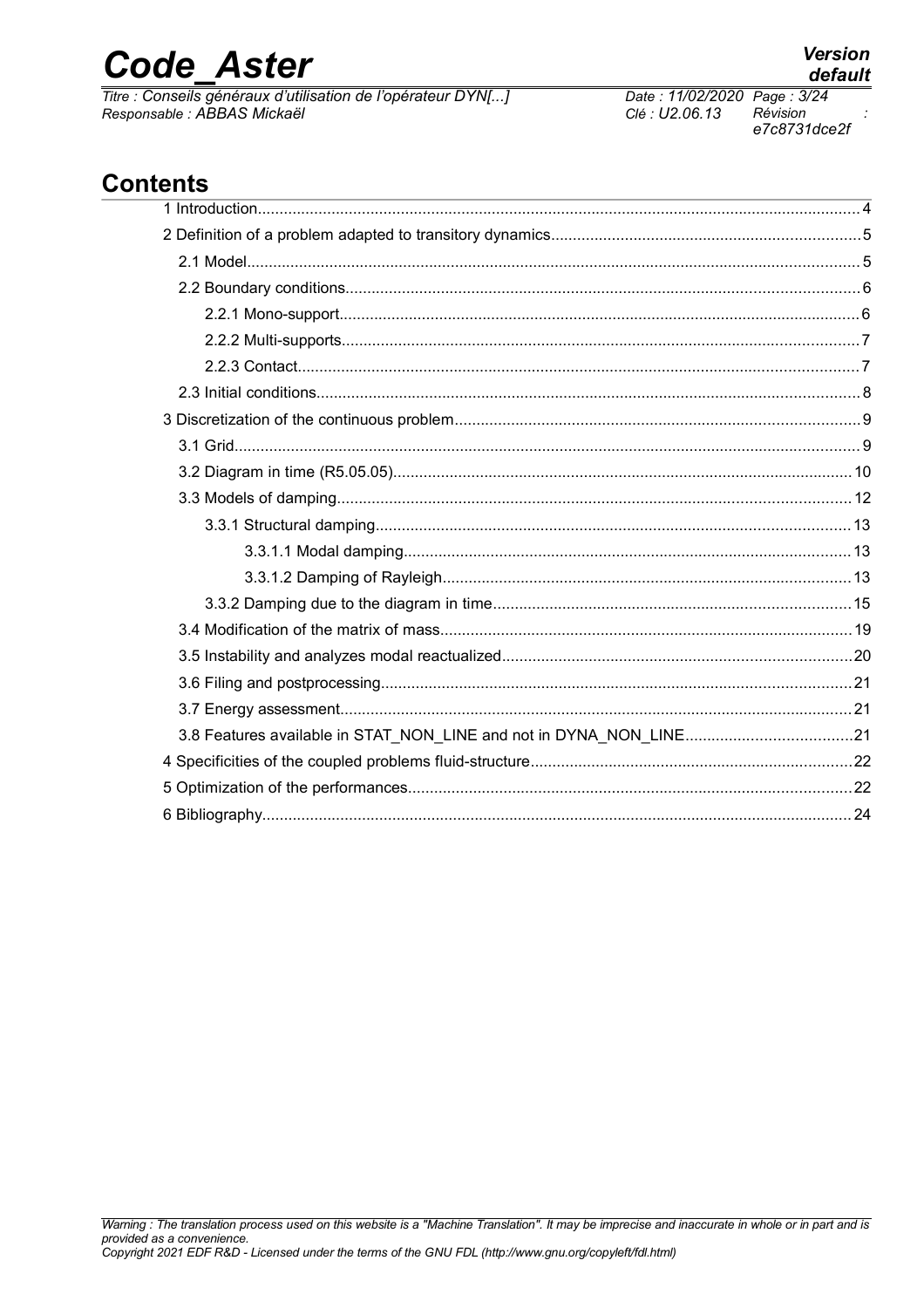*Titre : Conseils généraux d'utilisation de l'opérateur DYN[...] Date : 11/02/2020 Page : 4/24 Responsable : ABBAS Mickaël Clé : U2.06.13 Révision :*

*e7c8731dce2f*

### **1 Introduction**

In order to have the finest possible evaluation of the response of a given mechanical system to a set of requests, it can prove to be essential to take account of non-linearities and dynamic phenomena.

Usually, one can distinguish two evolutions from the digital methods to lead to that:

- on the one hand classical linear dynamic calculations (often on modal basis) are called into question by the possible appearance of non-linearities (material, contact/friction or great transformations) which require the employment of the operator DYNA\_NON\_LINE (the operator DYNA\_VIBRATED in transient on modal basis accept only local non-linearities, for example of nodes type of shocks),
- in addition, one can put the question of the validity and the limits of applications of the nonlinear static approaches quasi - (operator STAT\_NON\_LINE), when the evolution of the solution can be subjected to transitory phenomena whose scale of time becomes small compared to the particular characteristics of the structure.

In the first case, the user thus leaves a relevant model for the linear dynamics and which it is necessary to correctly enrich for the taking into account by non-linearities.

In the second case, it is a little the reverse: the user starts from a relevant model into non-linear quasi static and that it is advisable to adapt to dynamics.

This documentation will try to guide the users who are potentially confronted with these two situations.

Being given the very large variety of the problems likely to be approached, the rules suggested here are inevitably rather general and it is strongly probable that installations on a case-by-case basis for specific problems are essential. It is completely illusory to think that even by respecting all the specifications of this document, nonlinear calculation will proceed without any surprise… The work of expert testimony remains impossible to circumvent!

In precondition to the reading of this documentation it is strongly recommended to have read the reference materials of the operator STAT\_NON\_LINE and DYNA\_NON\_LINE : [R5.03.01] and [R5.05.05]. Indeed, the theoretical aspects will be not very detailed here because they are already approached in these two reference documents.

This documentation is supplemented by other more specific references:

- 1. U2.06.03: on damping,
- 2. U2.06.05: for the interaction ground structure (linear and not linear),
- 3. U2.06.09: for the mono one and multi-supports in seismic calculation,
- 4. U2.06.10: on specificities of the studies of type civil engineer under seismic loading,
- 5. U2.06.11: for the fluid use of models structures coupled with DYNA\_NON\_LINE,
- 6. U2.04.07: use of DYNA\_NON\_LINE to solve strongly nonlinear problems in evolution slow but and which have difficulty converging with STAT\_NON\_LINE (see bibliography),
- 7. U2.06.32: for the revolving machines.

Reading of the U2.04.01 documentation, which gives advices of use for the operator STAT\_NON\_LINE, is too strongly recommended because especially will look further into here specificities related to dynamics. All aspects common to STAT NON LINE and DYNA NON LINE and which is detailed in U2.04.01 documentation, like the choice of the parameters of the algorithm of Newton, remains valid into dynamic and are thus not taken again here.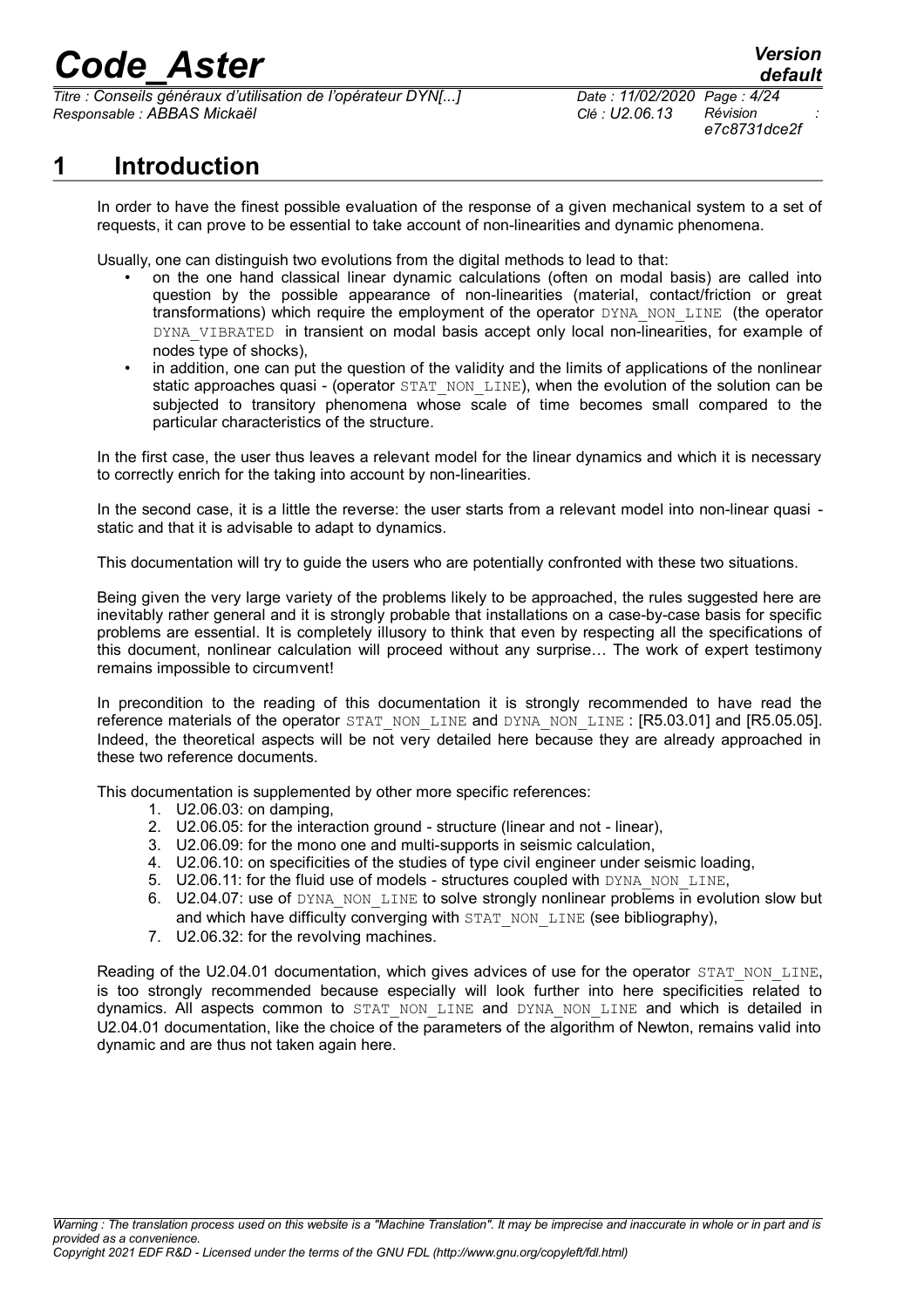*Titre : Conseils généraux d'utilisation de l'opérateur DYN[...] Date : 11/02/2020 Page : 5/24 Responsable : ABBAS Mickaël Clé : U2.06.13 Révision :*

*e7c8731dce2f*

### **2 Definition of a problem adapted to transitory dynamics**

In this chapter, we will propose advices for the clarification of the modeling of a problem of mechanics which one wishes to make the transitory digital simulation (non-linear) with *Code\_Aster*. The following chapter will treat discretization in space and time, whereas in this chapter only the continuous model is approached.

#### **2.1 Model**

The first stage is the definition of a coherent model with the transitory assumption of evolution.

Thus, any mechanical system not having to have mode with worthless kinetic energy, it is appropriate to make sure that the density is defined in any point of the continuous model. In the same way, if one wants to introduce discrete elements to simulate solid bodies, a mass should be associated to them.

In the same way, for the finite elements of hulls type or plates, the user can have to make sure that all the degrees of freedom, in particular rotations, have an associated term of mass. To check this condition, one advises to specify the option  $INER$   $ROTA='$   $OUI'$  at the time of the call to AFFE CARA ELEM for all the models HULL.

Certain modelings not having mass (this calculation was not programmed) cannot be used directly with DYNA NON LINE, like the THM, the models nonlocal... This difficulty can be circumvented in their superimposing a classical model making it possible to represent the kinetic energy (mass): two models being based on the same nodes.

The use of certain artifices static currents in quasi -, as very stiff zones (fictitious material having a very large Young modulus) to take account of reinforcements which one does not wish to represent finely geometrically, for example, can generate disturbances in dynamics. Indeed, this very stiff material can generate oscillations high frequencies and wave propagations whose celerity is not physics. Moreover, with a diagram in explicit time, these very stiff zones are likely to make fall the step value of time criticizes (condition CFL, *cf.* [R5.05.05]).

Besides the inertial contribution, the system will have a dissipative contribution, therefore damping. Into nonlinear, dissipation can be due to the relation of behavior (plasticity…), with friction in the connections…

Usually, the detailed ignorance of all the dissipative mechanisms in the system is compensated by a simplified representation which makes it possible to define a total damping. In *Code\_Aster*, one has two total models of viscous damping (which one can couple with discrete shock absorbers dashpot type): the model of Rayleigh and modal damping.

In practice, in both cases, it is essential to have carried out a preliminary modal calculation. Indeed, modal damping is defined on the modes which are then arguments of DYNA NON LINE. For the damping of Rayleigh, the only manner of apprehending its physical direction simply, it is to readjust it on values of modal damping (which can come from experimental results). We will reconsider more in detail damping of Rayleigh in the chapter following on the discretization.

Generally, it is necessary to keep in mind that all the models of total damping were create for the linear cases and that they are then used to take into account certain dissipative phenomena like friction or of the imperfect connections. Therefore, if one adds with the model the taking into account of these non-linearities, whereas one keeps the values of total damping readjusted on a linear approach, that can result in having too much dissipation in the nonlinear system.

Ideally, the taking into account of all non-linearities, associated with a fine discretization of the system, should make it possible not to have to use in more one contractual total damping. In reality, one is obliged to neglect certain non-linear aspects for reasons of cost CPU and/or ignorance on the mechanisms implemented, and in this case, total damping plays its part to play. Documentation [U2.06.03] presents more in details its use.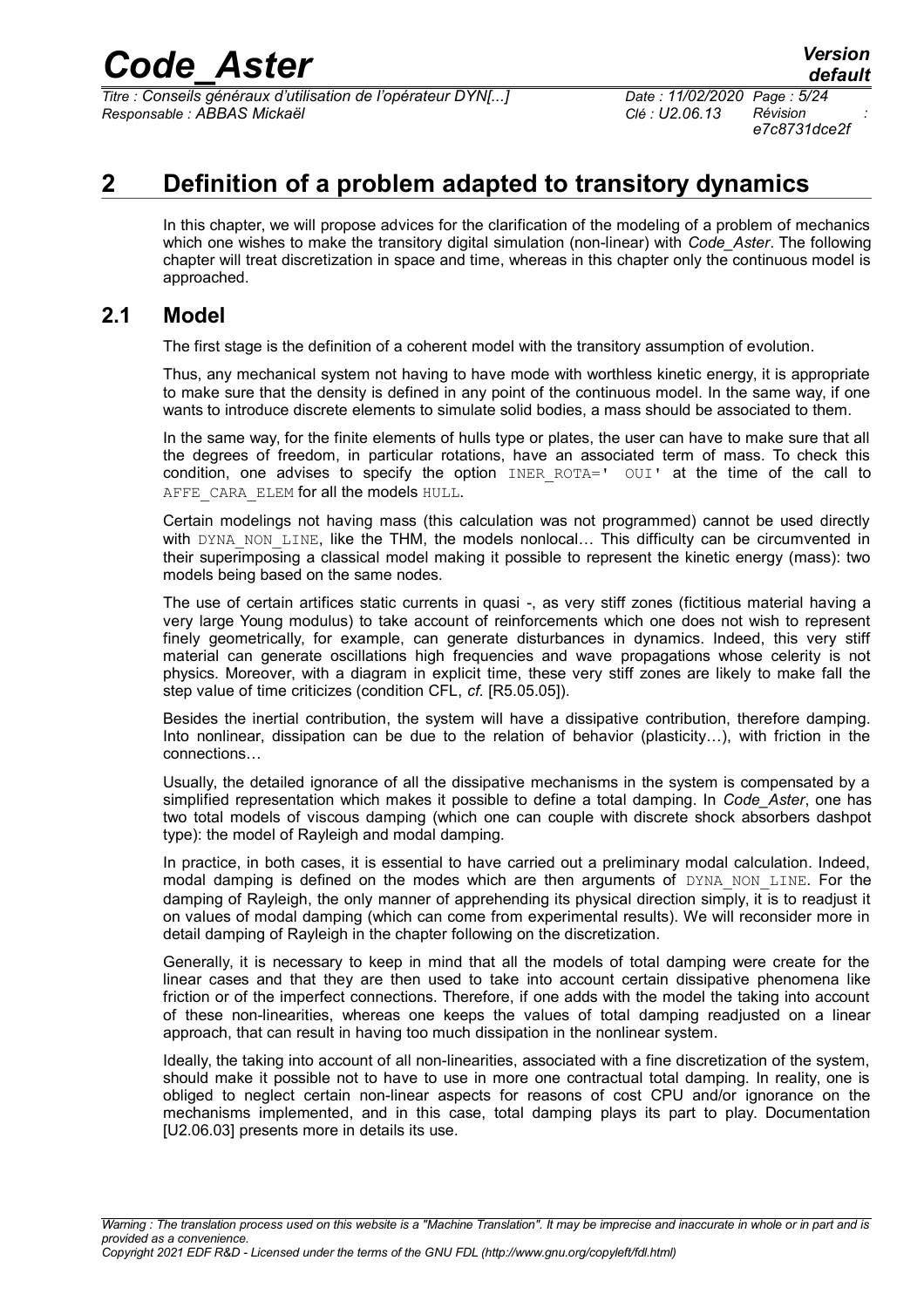*Titre : Conseils généraux d'utilisation de l'opérateur DYN[...] Date : 11/02/2020 Page : 6/24 Responsable : ABBAS Mickaël Clé : U2.06.13 Révision :*

*e7c8731dce2f*

### **2.2 Boundary conditions**

In quasi - static, it is current to impose boundary conditions whose evolutions in time are functions simple to define, like slopes or continuous functions closely connected per pieces.

In dynamics, if one wants to avoid the parasitic oscillations of the solution, it is absolutely necessary to impose sufficiently regular quantities in time: thus at least continuously derivable, or better *C* 2 . To arrive at that simply, one can choose to be defined polynomial functions of time instead of functions closely connected. Possible irregularities in the imposed loadings can be partially compensated by the use of a model of adapted damping (in particular thanks to a diagram of integration in times of the type HHT, to see bibliography). Nevertheless, of the excessive oscillations into nonlinear can compromise the continuation of calculations irremediably because the solution (of which the internal variables) depends on its history.

On the diagram below one shows a possible regularization of a curve closely connected (in dotted lines) by a curve adapted to dynamic calculation. One can note the need, on this example, to have to make begin the dynamic evolution in a negative time, if one wants to keep comparable values for the positive moments (apart from the zones of regularization).



**Figure 2.2-a : smoothing of an evolution forced to adapt it to a transitory calculation.**

In all the cases where one can calculate the spectrum of the imposed signals, the rule of Shannon to define sampling is not strict enough for non-linear calculations. In practice, one advises to have between 4 and 10 pas de time over the shortest period of all the imposed signals.

Any insufficient discretization in time is likely to result in over-oscillations high frequencies of the solution. There then exists a palliative with that by choosing certain diagrams in time, but with the risk to introduce too much damping into the system.

#### **2.2.1 Mono-support**

The loadings of type mono-support, which are usually employed during seismic calculations, are characterized by characteristics which it is advisable to point out here.

First of all, the resolution, according to the assumption mono-support, is done natively in the relative reference mark related to the foundation raft. In postprocessing, it is thus necessary to recombine with the movement of training to obtain the fields kinematics absolute. For acceleration, it is in general immediate because the acceleration of training is the input datum known in the form of the accélérogrammes employed.

On the other hand, to rebuild absolute displacement, it is necessary to have the displacement of training. In the classical case where one has only accélérogrammes, one is obliged to integrate twice in time to calculate displacement corresponding (this integration can be done with the operator CALC\_FONCTION, keyword JUST, *cf.* documentation [U4.32.04]). The user must then be very attentive with the problems of the digital integration of sampled signals such of the constants of integration which can induce drift or of the oscillations to very low frequency. The operator CALC\_FONCTION have options to correct these drifts (keyword CORR\_DEP and CORR\_ACCE), but one very strongly recommends to control the quality of the final integrated result well because, in certain cases, these corrections are insufficient, including the correction by filtering - passes high of CALC\_FONCTION (with CORR ACCE, METHOD =  $'$ FILTERING'). A complementary specific correction is then essential. The passage by the FFT to make integration in frequency can then constitute a good alternative making it possible to lead to more correct integrated signals or at least easier to correct (just a shift of a constant, for example, but without drift).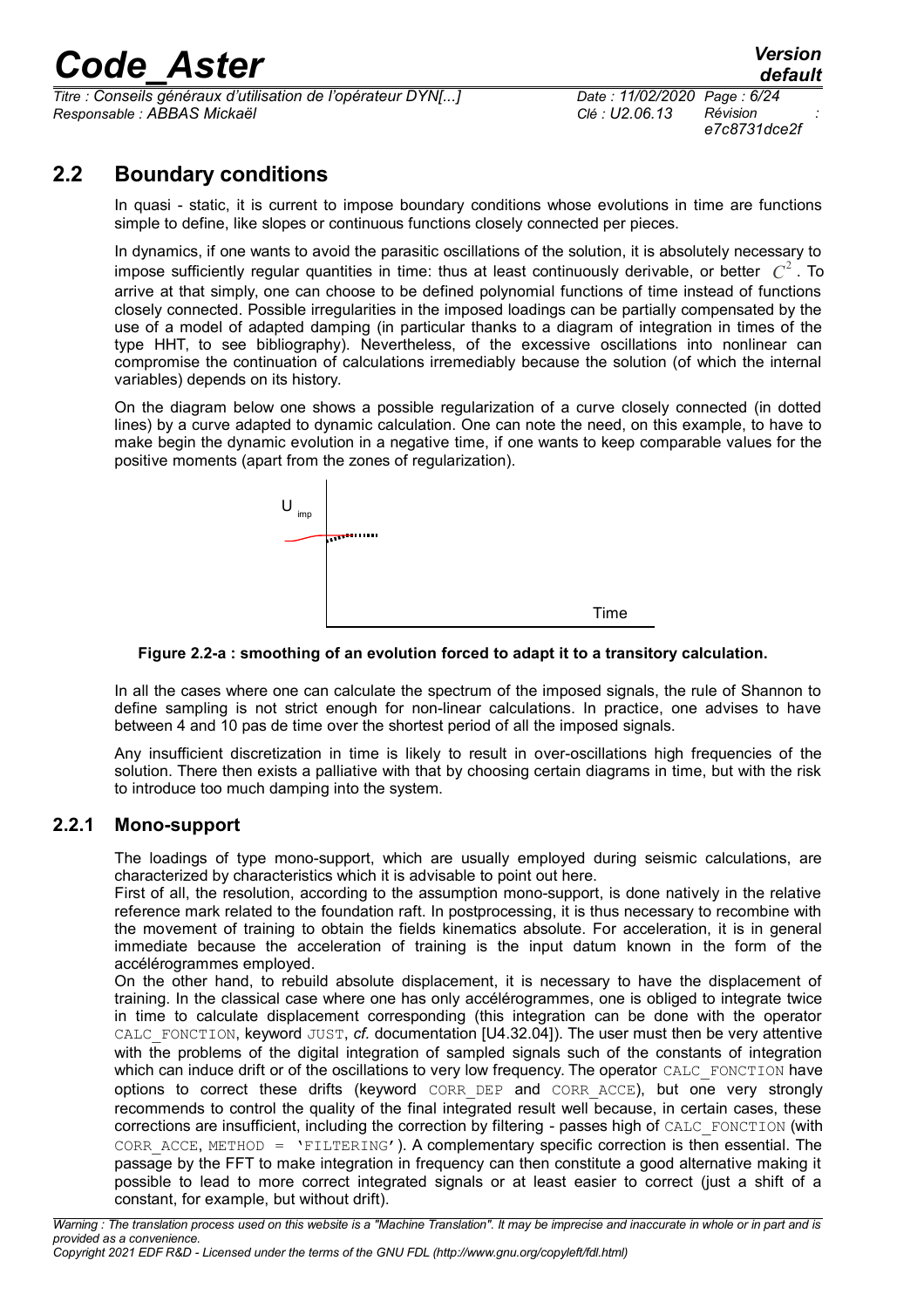$\overline{T}$ itre : Conseils généraux d'utilisation de l'opérateur DYN[...] *Responsable : ABBAS Mickaël Clé : U2.06.13 Révision :*

*e7c8731dce2f*

#### **2.2.2 Multi-supports**

Among the types of loadings which can require an adaptation to DYNA\_NON\_LINE, one can evoke the case of the multi-supports (in imposed acceleration) for the seismic studies.

This method, originally developed for linear transitory calculations, rests on the definition of static modes to the supports. Into non-linear, as long as its modes remain relevant, i.e. non-linearities are sufficiently low not to require their reactualization, the approach multi-supports classic remains valid.

On the other hand, in the case general, one can call into question the use of statics mode calculated initially. In this case, to avoid their use, the request multi-supports can be taken into account by imposing on the supports displacements corresponding to the integration of the accélérogrammes which are data input of the linear method multi-supports.

The method is then rigorous, whatever the type of non-linearity, but the integration of the accélérogrammes must be carried out with precaution, not to lead to incorrect signals. Apart from sampling, it is essential, inter alia, to check the absence of drift of the signal (a correction

can be to make with the option CORR\_ACCE of CALC\_FONCTION). In *Code\_Aster*, one can easily carry out this integration while making use of the FFT which is available in CALC\_FONCTION. It is also the occasion to analyze the frequential contents of the signal. There is then the relation, in the frequential field:  $U = -A/\omega^2$ .

One can also make use of the option JUST of CALC FONCTION. For more information on the implementation of the requests of the mono type or multi-supports, the reading of documentation [U2.06.09] is very indicated.

#### **2.2.3 Contact**

To finish, the loadings resulting from the contact by penalization can also disturb the solution by oscillations high frequencies, which are related to the value of the coefficient of penalization. In the same way, if one wants to use an algorithm in explicit time, a too large coefficient of penalization will involve a fall of the critical step of time. Compared to statics, it can prove to be obligatory to lower the coefficient of penalization, with the disadvantage of increasing the interpenetration at the time of the contact.

#### **Notice important for the diagrams in explicit times:**

*if one imposes boundary conditions in displacement which evolves in the course of time, it should be taken account owing to the fact that these conditions in fact are imposed in acceleration into explicit (because it is the primal unknown factor). That means that one must enter DYNA\_NON\_LINE the derivative second of the signal in displacement which one wants to impose. This evolution of imposed displacement must thus be derivable at least twice in time…*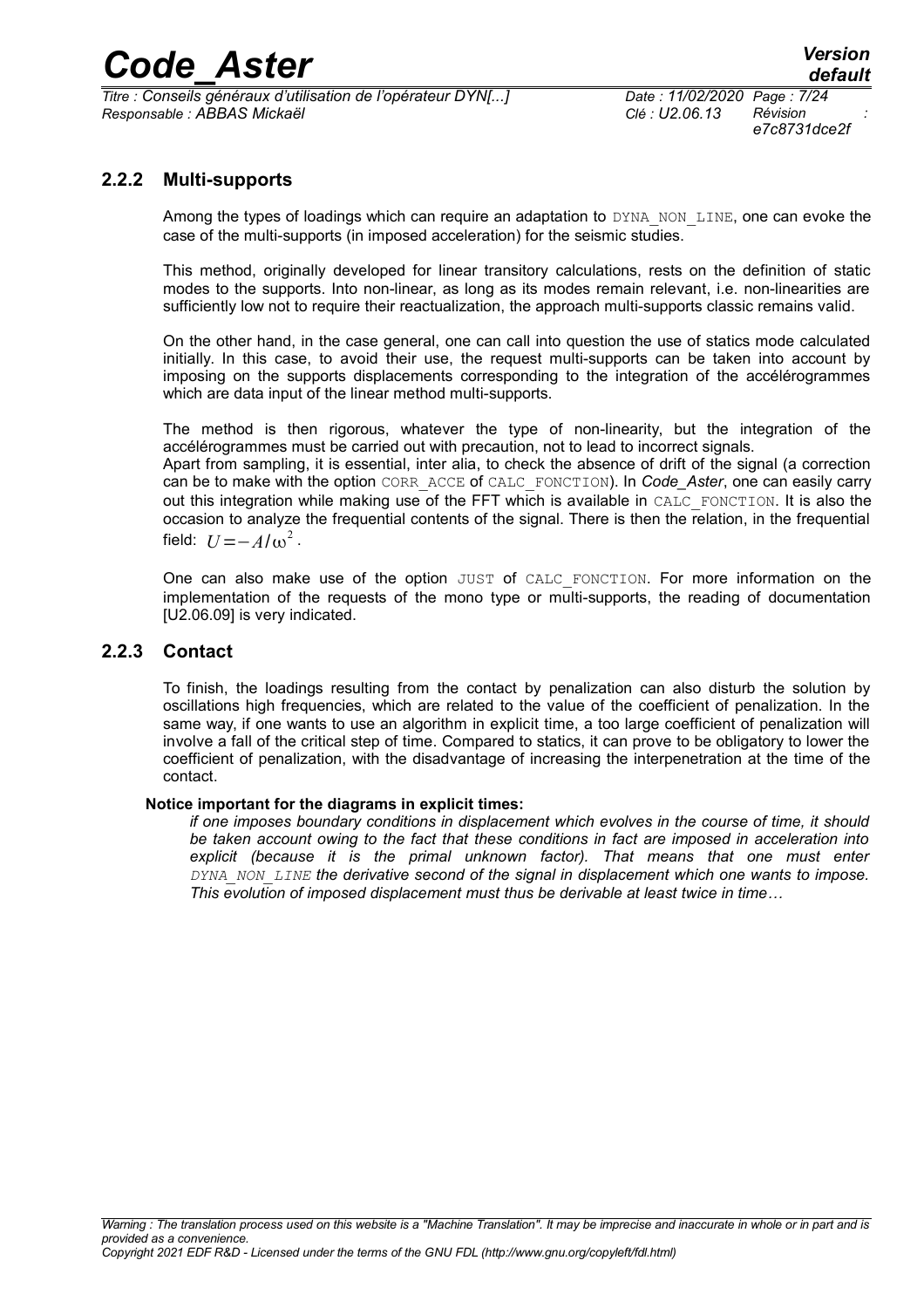*Titre : Conseils généraux d'utilisation de l'opérateur DYN[...] Date : 11/02/2020 Page : 8/24 Responsable : ABBAS Mickaël Clé : U2.06.13 Révision :*

*e7c8731dce2f*

#### **2.3 Initial conditions**

In same logic as for the boundary conditions, one recommends to avoid the singular initial conditions, as what can generate of the imposed loadings having of the evolutions in times of the type Dirac or Heaviside.

One will thus privilege the regular conditions with derivative (first and if possible second) in time in  $t_0$ worthless.

If one wants to start from a prestressed state (not virgin), it completely possible and is recommended to connect a dynamic calculation with a static calculation quasi -. In this case, the initial state is then balanced perfectly and, subject to regularity under the conditions imposed at the time of the rocker, the transitory solution must not have nonphysical oscillations. This method of static sequence quasi - dynamic allows taken into the account easy one of all the preloads, like gravity. If one had wanted to take into account this initial state prestressed with only one dynamic resolution, it would have been necessary to introduce a strong initial damping and to wait until the oscillations were dissipated to have the prestressed static state. Then, one can continue calculation with physical damping. One is obliged to proceed thus when one uses a computer code which does not treat to it quasi - static nonlinear (*cf.* EUROPLEXUS, to see bibliography).

At the time of the initialization of the diagram of integration for nonlinear transitory calculation, one thus seeks to reverse the matrix of mass. If it is singular, then a message informs the user and one arbitrarily puts initial acceleration at zero. Generally the non-inversibility of the matrix of mass must lead the user to check his model, except if it is voluntary.

At the time of continuations, two aspects are sensitive.

On the one hand, it is to better avoid having too abrupt variations of step of time: the coherence of the solution on the way of the continuation would be affected. A strong change of step of time can be seen like a filter. A great step of time constitutes a low-pass filter of a solution initially calculated with a fine step.

In addition, if one wants to change type of diagram in time, certain rules are to be respected. If one wants to pass from an implicit method (quasi - static or dynamic) to an explicit diagram, the continuation will be mathematically valid because the initial state will be balanced (with the residue near). On the other hand, the direct opposite rocker introduces an error because the initial state, coming from an explicit calculation, will not respect balance with the implicit direction. Indeed, this operator will seek to reverify balance: one solves balance by reversing the matrix of mass, which gives initial acceleration. If this field is nonnull, that represented the not-checking, with the static direction, of balance, at the initial moment. In practice, this inaccuracy can generate oscillations of the solution. In a more subtle way, the rocker of  $\theta$  - diagram towards a diagram of the second order like the average acceleration or complete HHT will introduce a small error on the terms of acceleration, which can disturb the digital solution. If, despite everything, one wants to make these rockers which induce errors, one can minimize the inaccuracies while choosing to make these rockers at the time of phases where the solution evolves little.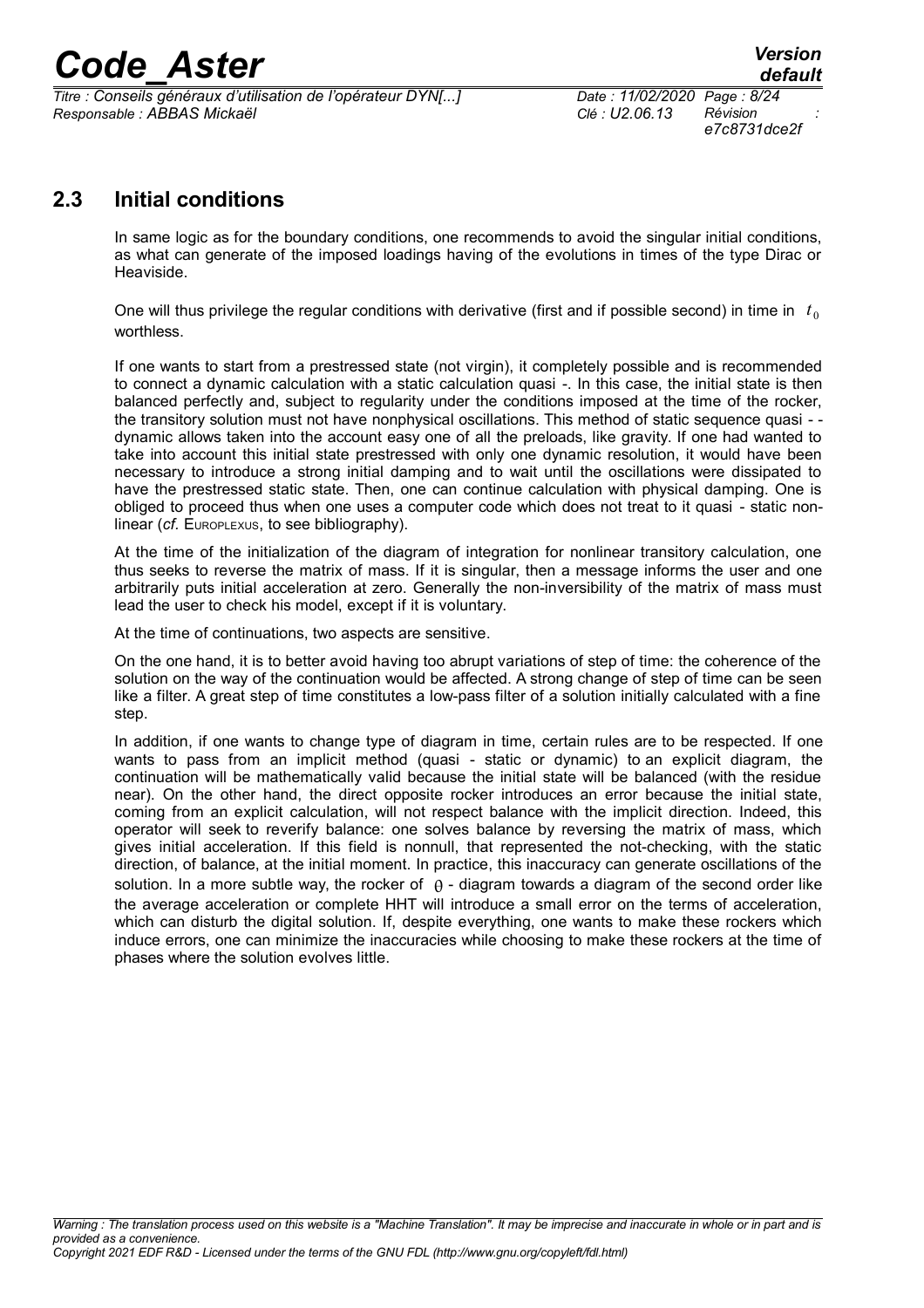*Titre : Conseils généraux d'utilisation de l'opérateur DYN[...] Date : 11/02/2020 Page : 9/24 Responsable : ABBAS Mickaël Clé : U2.06.13 Révision :*

### **3 Discretization of the continuous problem**

In complement of the advices previously given for the continuous model, this chapter will list the aspects most important to respect to obtain a discretized model adapted to DYNA\_NON\_LINE.

#### **3.1 Grid**

Comme preliminary to transitory calculation, it is strongly recommended to carry out a modal calculation (for example with CALC\_MODES), in order to obtain modal information which will make it possible to qualify the quality of the model in dynamics and to adjust certain parameters. The objective not being to return in the details of the modal analysis, one can nevertheless point out some rules.

In general, one can be defined a cut-off frequency for the problem to be studied, and thus an associated modal truncation. The good representation of all the modes of this truncated base can give indications on the sizes of meshs to be used, besides the considerations already taken into account for static calculations quasi -. Approximately, about ten meshs by smallest wavelength is sufficient (to be adjusted according to the wealth of the elements, of course).

The modal analysis as will make it possible to check as the model is free from problems like contributions nondefinite to inertia or the stiffness.

Lastly, it is essential for the use of modal damping in DYNA\_NON\_LINE or to readjust the damping of Rayleigh, as one will see it in what follows (*cf.* § [3.3\)](#page-11-0).

In a way more marked much than for calculation quasi - static, the dynamic resolution will put up rather badly with grids presenting of brutal variations of sizes of elements. Indeed, these zones can be assimilated to interfaces which will disturb the wave propagation. One can then see appearing considered waves which are superimposed on the "physical" wave trains. In the same way, if one wants a good representation of the waves, the grid must be fine on all the way of the waves: one can be satisfied to refine only in certain non-linear zones. If a wave leaves a zone with a grid finely to go towards a zone with a grid more coarsely, it will undergo a filter and the wave reflected by the opposite edge is likely to be strongly disturbed, to even disappear. If one is interested only in short durations, therefore before any return of wave on the zone with a grid finely, then this error on the considered wave is not penalizing. On the other hand, if one wants to calculate solutions over longer durations, the made mistake could be considerable.

Lastly, contrary to the static case quasi -, time has a physical direction and the scales of time that one wants to analyze are strongly coupled on the scales in space of the discretized problem. Thus, the step of time is dependent in keeping with mesh, which one can immediately perceive with the concept of condition CFL for the explicit diagrams.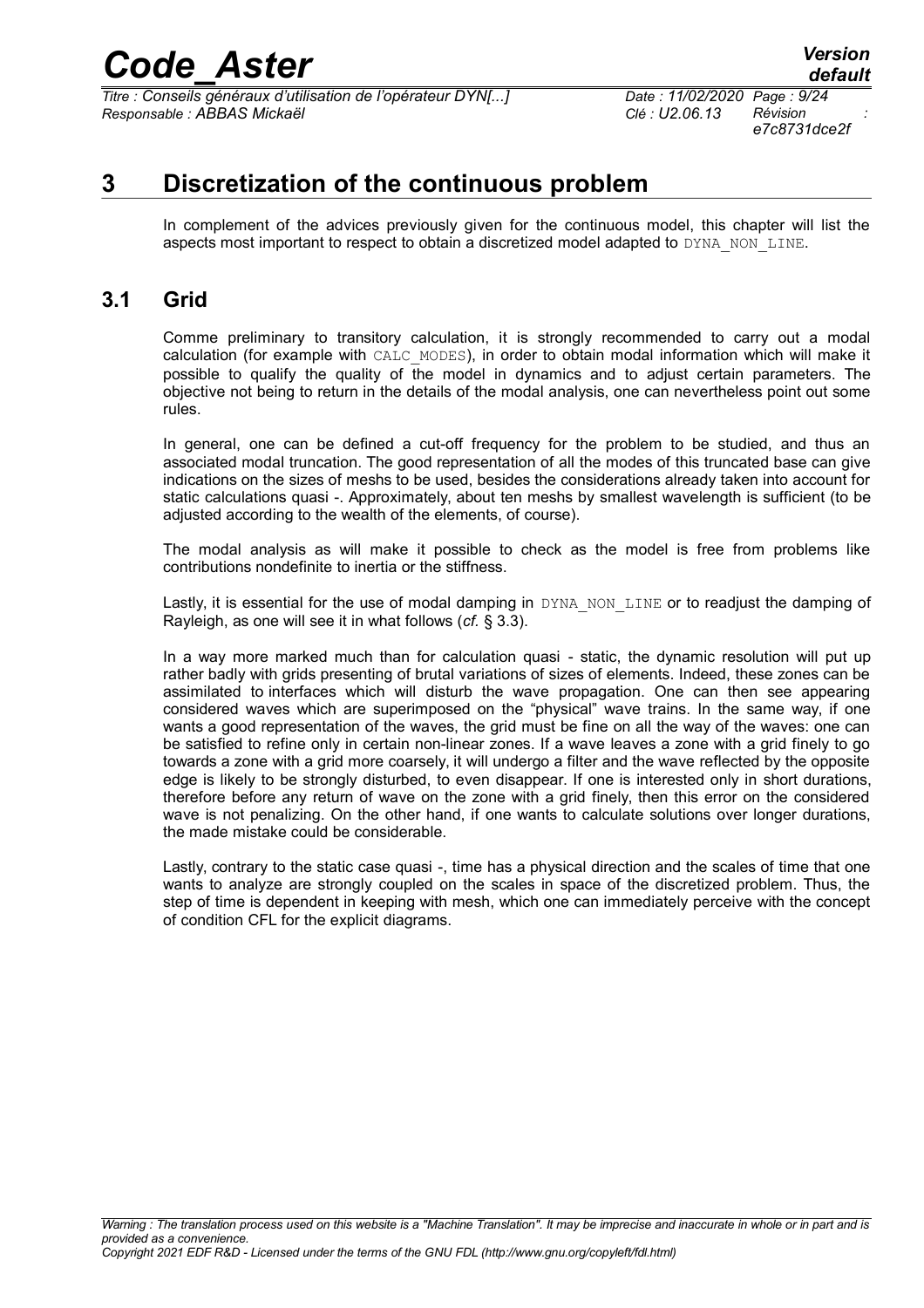$\overline{T}$ itre : Conseils généraux d'utilisation de l'opérateur DYN[...] *Responsable : ABBAS Mickaël Clé : U2.06.13 Révision :*

*e7c8731dce2f*

### **3.2 Diagram in time (R5.05.05)**

Time having a physical direction in dynamics, the quality of its discretization in is all the more sensitive.

One can state some rules:

- the evolution of the imposed loadings must be sampled in a sufficiently fine way (between 5 with 10 pas de time per the shortest period of the signals considered),
- the modal behavior of the structure must be well represented (like above, one must have between 5 and 10 pas de time per the weakest period of the modes considered).

Being given the character low frequency, at best intermediate frequency, majority of the problems which one can tackle here, these two rules are not, in general, very penalizing.

Into explicit, it is moreover necessary to observe the condition of Current (CFL *cf.* [R5.05.05] and bibliography) under penalty of digital divergence ("explosion" of the kinetic energy). For a diagram of integration of centered the differences type, the critical step of time is worth  $2/\omega$  with  $\omega$  who is the highest own pulsation of the system.

One can calculate this pulsation with CALC\_MODES by choosing the option 'PLUS\_GRANDE' (or with the option 'PLUS PETITE' by reversing the roles of the matrix of mass and stiffness).

For the diagram of Tchamwa-Wielgosz (see bibliography), the critical step of time is slightly weaker and decrease when one increases damping related to the diagram (parameter  $PHI$ ).

The condition of Current can also be approximate, at least on massive models, by  $\Delta t = l_{min}/c$  with

 $l_{min}$  who is the smallest length of the discrete model and  $c$  the celerity of the waves of traction at the point considered. The operator DYNA\_NON\_LINE makes use of this formula to give an approximation of the condition of Current. There exist however certain limitations:

- 1. one cannot calculate automatically the condition of Current associated with the presence with discrete springs (it is not programmed),
- 2. one does not correct the formula for the elements of structures (hulls, plates and beams).

It can thus exist cases where the value returned by *Code Aster* is not one undervaluing of the true condition of Current. Therefore, in the event of divergence, it is advisable to decrease the step of time.

Moreover, the calculation of the condition of Current is not reactualized and is done only at the beginning of calculation, basing itself on the celerity of the elastic waves for the initial state. If the elastic module drops (damage), the initial condition of Current can become too severe. There is no risk of divergence (except for materials whose elastic module could increase), but time CPU could be a little decreased by reactualizing the condition of Current (as it is made in the codes dedicated to fast dynamics, to see bibliography).

For most structures, the condition of Current is very penalizing: the celerity of the waves being often about a few thousands of *m*/*s* , one arrives at steps of time of less 10<sup>−</sup><sup>5</sup> *s* , for sizes of usual structures.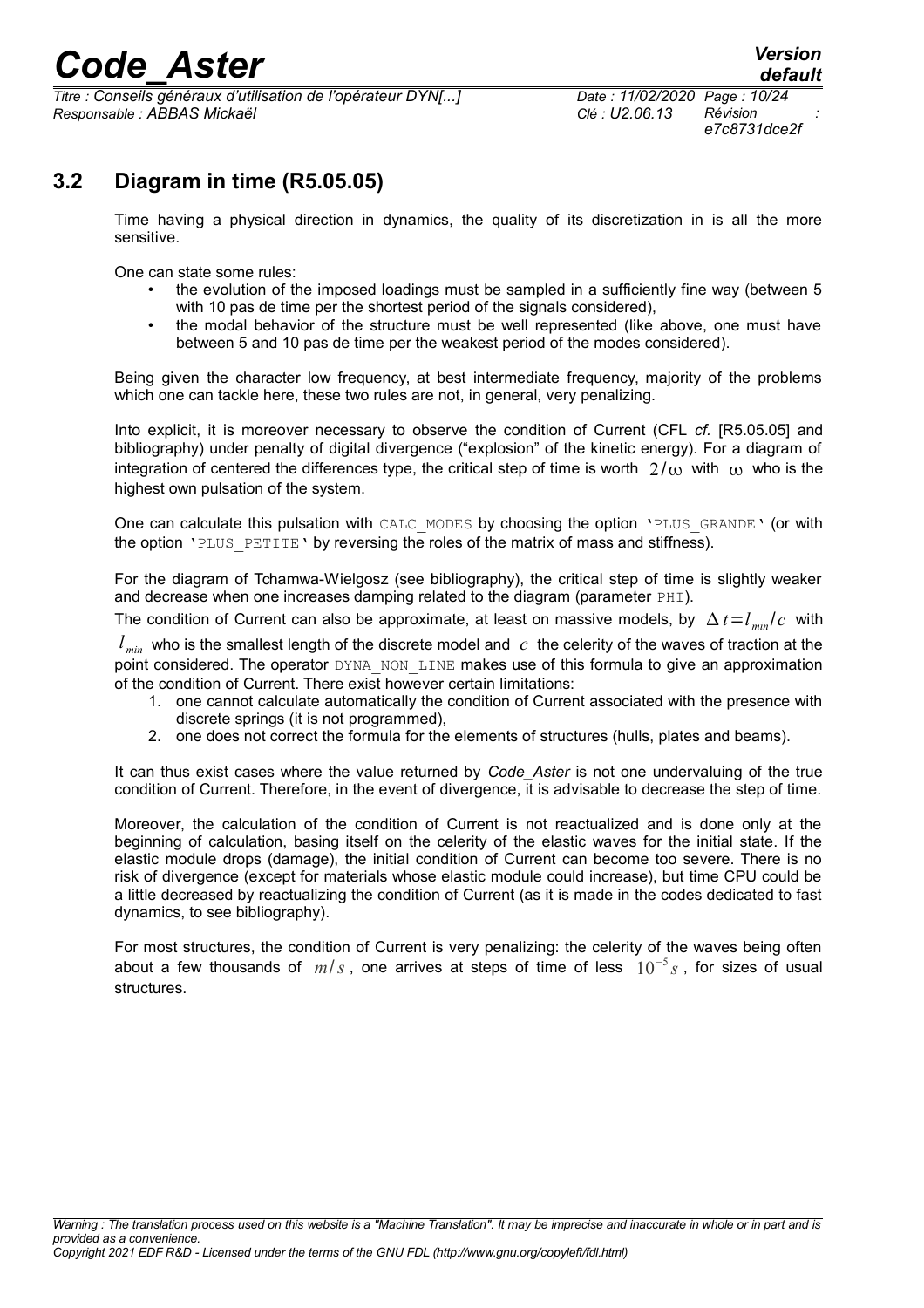One can classify the implicit schemes in three categories (one puts side, voluntarily, the diagrams order 1 and/or of speed which are more specifically adapted to the very irregular problems):

- average acceleration (NEWMARK) of order 2 and which does not bring digital dissipation: to use in first,
- $\theta$  diagram (THETA SCHEMA) who is of a nature 1 and dissipative: one recommends it for the irregular problems like the shocks,
- Complete HHT (MODI EQUI =  $YES'$ ) who remains of order 2, contrary to the case of the modified average acceleration (MODI EQUI = 'NOT', option by default). This diagram is specifically developed to introduce a digital damping high frequency and thus not to disturb the physical answer low frequency. Damping is directly controlled by the parameter ALPHA diagram.

If one observes oscillations high frequencies in solution digital (approximately, of the oscillations the period is about some steps of time), one can choose complete diagram HHT, to start with a value about *–* 0,1 for the parameter ALPHA. A value of *–* 0,3 constitute a high limit still usable. It is strongly recommended to conduct a parametric study on the value of the parameter ALPHA in order to choose the value nearest to zero which makes it possible to obtain a correct solution without on digital damping.

One will refer to the paragraph § 5.4 of [R5.05.05] and to [Figure 3.3.2-a](#page-15-0) .

If one wishes more damping on average frequency, then the diagram of average acceleration modified can be employed.

The implicit schemes are to be used, firstly, with a formulation in displacements: FORMULATION = 'DISPLACEMENT'.

Into explicit, one has two diagrams:

- centered differences ( $\text{DIFF}$  CENT) who is nondissipative,
- Tchamwa-Wielgosz (TCHAMWA) who is dissipative, in a way comparable to HHT.

Here still, one recommends to start by using a nondissipative diagram.

Lastly, into explicit, it is recommended, to use a matrix of diagonal mass (lumpée), which is obtained by the keyword MASS DIAG = 'YES' of DYNA NON LINE. This option not being available for all the finite elements, the user can be constrained to use the consistent mass, as into implicit. The lumpée mass makes it possible to correct a share of the frequential drift over long lives coming from the error in time induced by the diagram of integration.

If one solves the problem on modal basis, then the disadvantage of the very weak step of critical time for an explicit diagram disappears. Indeed, it not of time limits will be directly proportional to the smallest clean period of the truncated modal base. There is the relation:  $\Delta t = 2/\omega$  with  $\omega$  who is the highest own pulsation of the system. The more the modal base will be truncated, the more the step of time criticizes associated will be large.

Moreover, the calculation of the condition of Current is then immediate because one explicitly knows all the pulsations of the base, therefore highest in particular. In *Code\_Aster*, the automatic calculation of the condition of modal Current on basis is exact and will be always valid some is the type of finite element used.

The explicit diagrams are associated with a formulation in acceleration (one wants to solve by reversing the mass): FORMULATION = 'ACCELERATION'.

#### **Remarks important for the explicit diagrams:**

*if one imposes boundary conditions in displacement which evolves in the course of time, it should be taken account owing to the fact that these conditions in fact are imposed in acceleration into explicit (because it is the primal unknown factor). That means that one must enter DYNA\_NON\_LINE the derivative second of the signal in displacement which one wants to impose. This evolution of imposed displacement must thus be derivable at least twice in time…*

*The use of the quadratic elements is not recommended into explicit: indeed, parasitic oscillations can appear on the fields solutions (displacement or constraints). This phenomenon can also be amplified by the joint use of the matrix of consistent mass.*

*For the checking of the assumption of plane constraints, if one uses the method of Borst, the associated total iterative process is then blocked with the first iteration (contrary to the implicit case). That can involve a light inaccuracy of the results, moderated by the fact that the step of*

*Copyright 2021 EDF R&D - Licensed under the terms of the GNU FDL (http://www.gnu.org/copyleft/fdl.html)*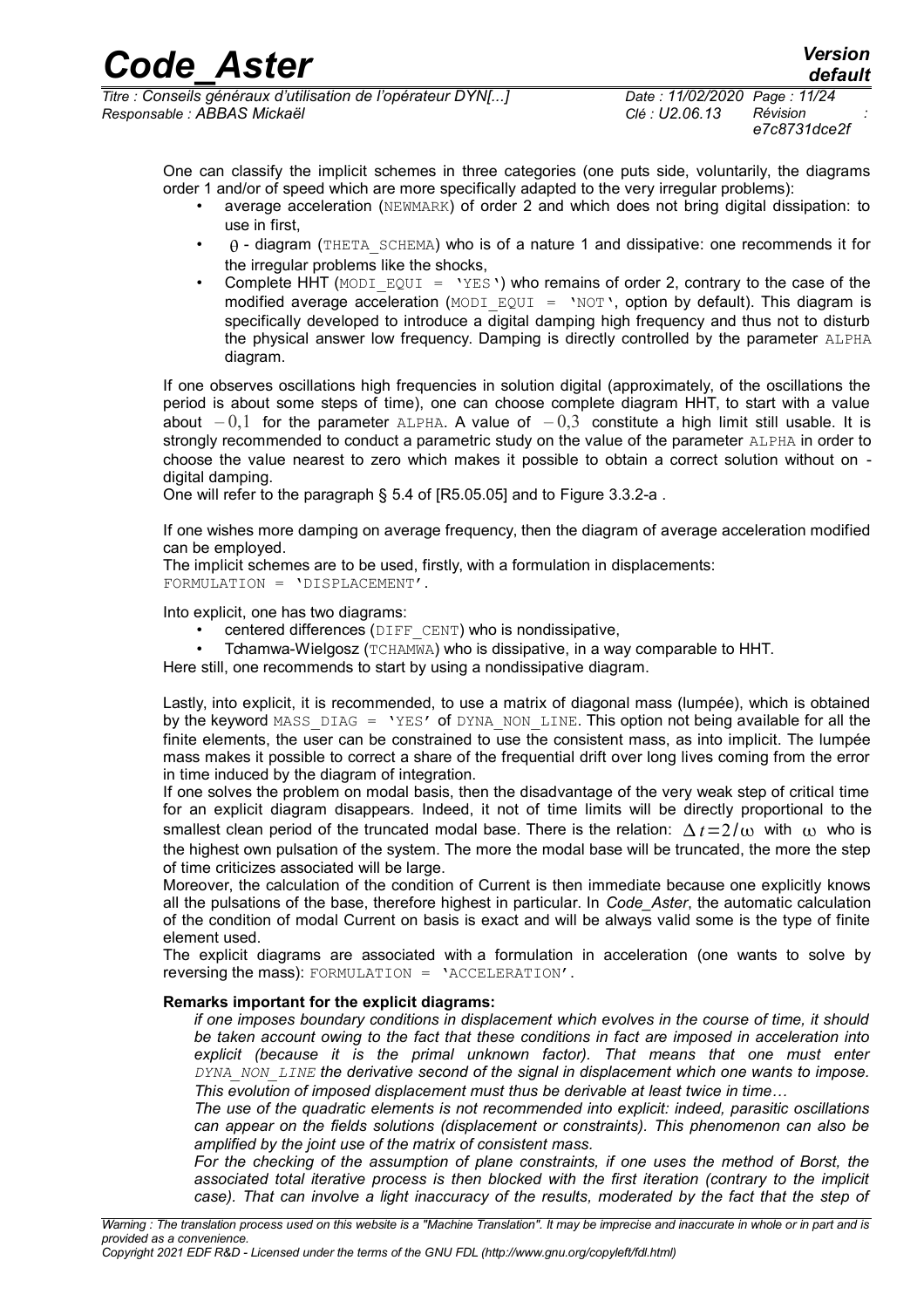*Titre : Conseils généraux d'utilisation de l'opérateur DYN[...] Date : 11/02/2020 Page : 12/24 Responsable : ABBAS Mickaël Clé : U2.06.13 Révision :*

*e7c8731dce2f*

*time being in addition very small, the not-flatness of the constraints can only be very moderate. However, it is completely possible to use the local version of the algorithm of Borst by the means of the keyword ITER\_CPLAN\_MAXI under BEHAVIOR . Indeed, these local iterations take place into explicit well, with a overcost of associated calculation.*

To finish, it is advisable to announce that analytical results on the characteristics (convergence, error…) diagrams in time are obtained for a linear framework. The demonstrations in non-linear mode are very rare and are confined with typical cases. In practice, certain characteristics of the diagrams can be degraded into non-linear. That can explain why it is not inevitably essential to use the diagram which, into linear will have exceptional performances (order 4…), but that it is to better privilege simpler and more robust diagrams, in particular with digital dissipation high frequency. For example, on irregular problems, like the shocks, of the dissipative diagrams of order 1 are advised (like  $\theta$  diagram).

In the same way, into non-linear, the evaluation specifies condition of Current asks for a reactualization of its calculation. Indeed, the condition of Current calculated initially can not be conservative (for example so certain elements see their size decreasing, or so of the shocks occur, with a modeling by penalization). *Code Aster* do not reactualize this calculation and in the event of divergence, it is recommended to decrease the step of time to start again calculation.

The results of linear analysis on the diagrams constitute a solid however bases for their analysis (*cf.* [R5.05.05] and bibliography), while knowing that non-linearities can disturb the behavior of the diagrams.

Concerning the choice of the diagram in time, the user must pay attention to the definition of the step of computing time. Into explicit, one recommends to place oneself slightly below the condition of Current: between 0.5 and 0.7 times the condition of Current. Into explicit, there will be no subdivision of the step of time due to nonconvergence: the user only remains main step of time all the way along calculation.

Into implicit, the classical diagrams are unconditionally stable, but that does not mean that one can take an unspecified step of time! A too large step will not bring a divergence, but the error on the solution will be obviously important.

The step of time to impose could be judiciously limited:

- in higher value, by the step of time to respect for discretizing well the evolutions of the loading imposed and for representing well the highest Eigen frequency of the system which one wants to take account,
- in lower value, by the condition of Current, to the direction which it has of shorter time for which information can pass from a node of the mesh to another.

Between these terminals, it is essential to conduct a parametric study to make sure of the good convergence of the digital solution.

The lower limit gives crucial information as for the maximum subdivisions of the step of time than it is necessary to authorize when the algorithm does not converge. To leave the step of time to subdivide itself until going clearly under the condition of Current can be used for nothing because the solution calculated risk then to undergo a digital pollution which will not facilitate convergence.

Always in link with the iterations for the checking of balance to each step, one can notice that, in most case, if the step of time is sufficiently fine, the maximum number of iterations with convergence remains moderate: often about 10, whereas in quasi - static, one can usually exceed these values.

Therefore, the idea consists in saying that the step of time is of a good order of magnitude if the iteration count to convergence remains moderate. If this number increases, one can try to reduce the step slightly, by always respecting the terminals defined above. There exist nevertheless cases or one can have, punctually, need to authorize more iterations at the time of some steps.

To finish, if one is obliged to change diagram into time to use a dissipative diagram, like HHT, it is essential to conduct a parametric study on this damping. Indeed, the risk to introduce a too large dissipation is not negligible, especially with the diagram of modified average acceleration. The following paragraph will reconsider this point.

#### **3.3 Models of damping**

<span id="page-11-0"></span>The order of introduction and use of dissipation in the discretized model is the following: 1. intrinsic dissipation related on the relations of nonlinear behavior, the connections (friction),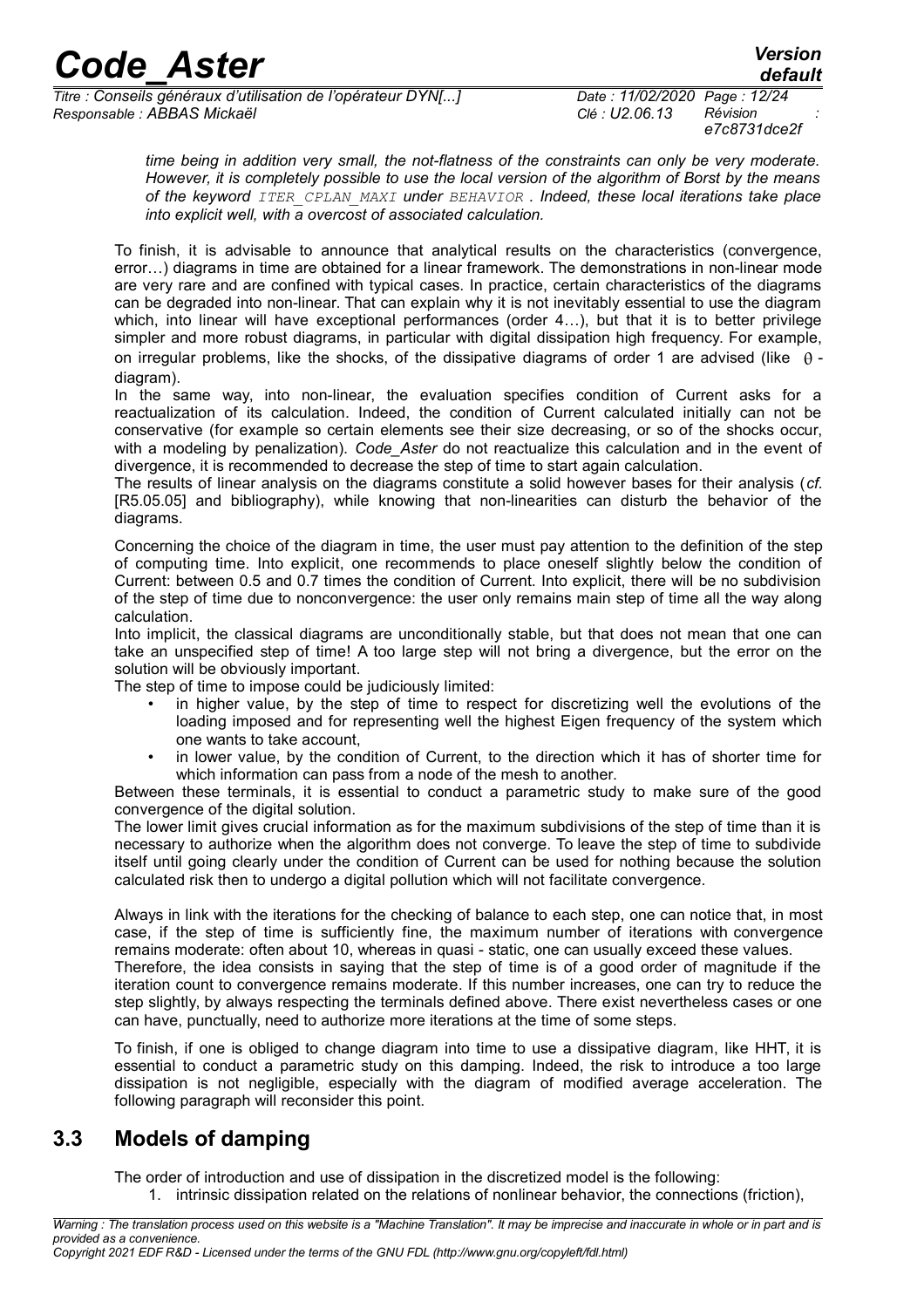*default*

- 2. total dissipation of standard damping structural (Rayleigh or modal, that one can use simultaneously),
- 3. digital dissipation of the diagram in time.

Ideally, the first category should be sufficient, but in practice, for reasons of simplification of the model, it is often essential to add structural damping, the damping brought by the diagram being the last recourse.

We will approach here only the use of structural damping and that related to the diagram (for more information, the reader will be able to refer to documentation [U2.06.03]).

#### **3.3.1 Structural damping**

Total dissipation of standard structural damping is taken into account by modal damping or the damping of Rayleigh.

It is possible to use at the same time the total damping of Rayleigh, as well as modal damping and even the digital damping of the diagram in time. In these cases of combinations of several sources of damping (not counting dissipation material due to the selected relation of behavior or the contact friction), the user must check the total coherence of the dissipation and thus of not to risk to count several times damping on the same zone. For example, if one wishes to combine damping of total (of Rayleigh or modal) and dissipation material, in general the regulations imposesNT to compared lower the value of total damping to a purely elastic calculation.

Another example: the case of a building on paraseismic supports. If one wants to represent the dissipation of the supports by a local model (linear law not - or dashpots) and the damping of the building by modal damping, it will have to be checked that one does not introduce modal damping on the modes which make mainly work the supports, like the modes of horizontal rigid bodies (two translation and the rotation of vertical axis).

Let us recall finally that the more one will multiply the sources of dissipation, the more difficult their control and their physical interpretation will be.

#### **3.3.1.1 Modal damping**

With regard to modal damping, one insist on the respect of the three basic rules:

- to check that all the values of modal damping are quite positive, because any negative value is likely to involve a dynamic instability,
- to check that the associated modal base is sufficiently complete (container has minimum all the spectrum of the excitation) not to have of lack of damping following certain modes of answer of the structure,
- modal damping being clarified in DYNA\_NON\_LINE, it can be necessary to decrease the step of time so that integration in time remains stable, even with an unconditionally stable implicit scheme.

This base modal, being used to define modal depreciation, the same profile of classification as that D must imperatively have be matrices of the dynamic system used during the calculation of the answer itself. Before use modal depreciation modal base in the calculation of the answer, this rule requires thus possibly D E transform R beforehand this initial modal base in a new modal base, of which the definition D be boundary conditions is identical to that relative to calculation answer via DYNA\_NON\_LINE, thus ensuring the same number and the same position of the multipliers of Lagrange of dualisation. It is in particular the case during the application of nonworthless displacements imposed for the calculation of the answer. The cas-test zzzz113a detail the corresponding procedure.

#### **3.3.1.2 Damping of Rayleigh**

This model makes it possible to define the total matrix of damping **C** as being a linear combination of the matrices of rigidity and mass (to have a diagonal matrix of damping on the basis as of usual dynamic modes):

$$
C\!=\!\alpha\,K\!+\!\beta\,M
$$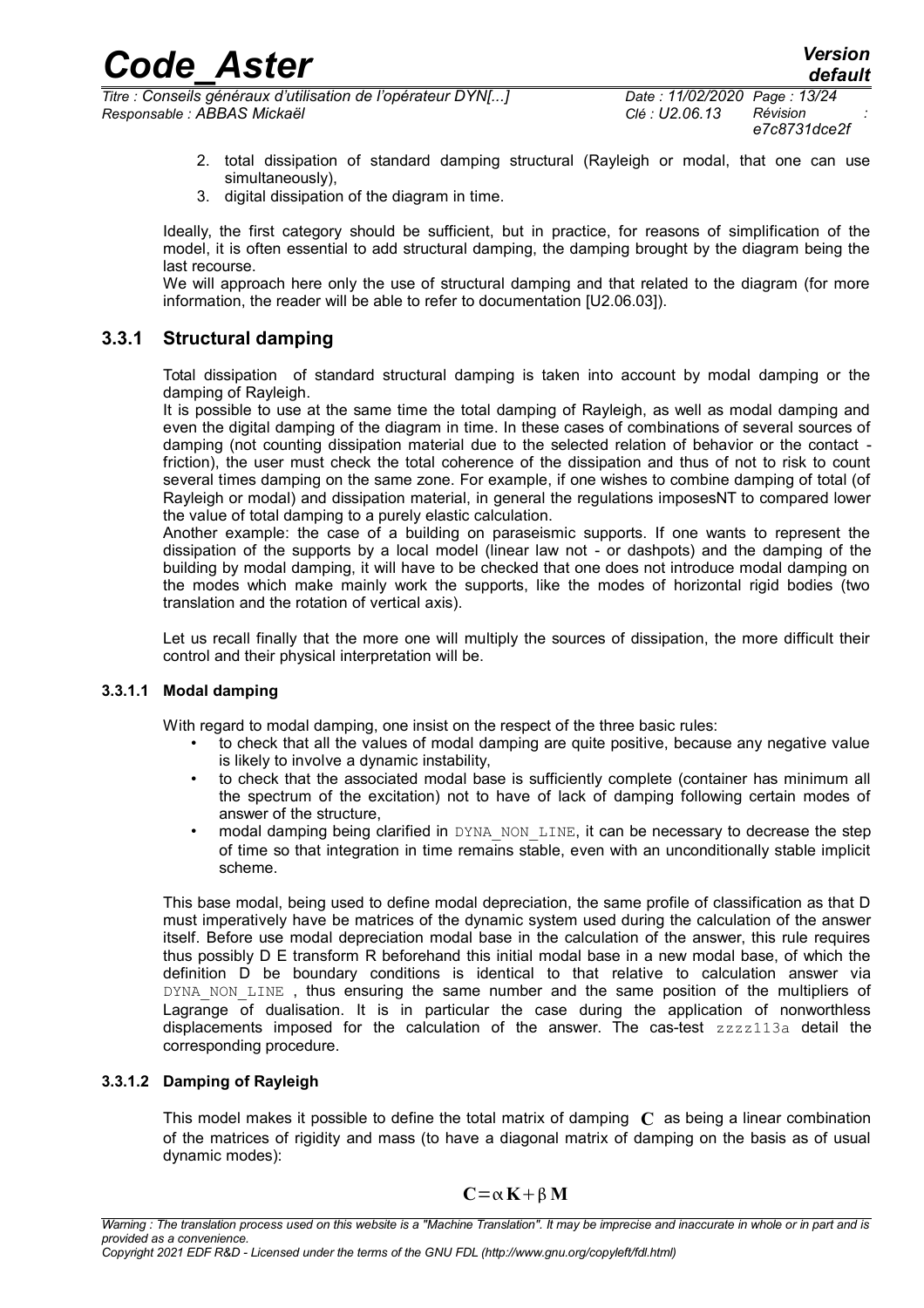| <b>Code Aster</b>                                            |                              | <b>Version</b><br>default |
|--------------------------------------------------------------|------------------------------|---------------------------|
| Titre : Conseils généraux d'utilisation de l'opérateur DYN[] | Date: 11/02/2020 Page: 14/24 | Révision                  |
| Responsable : ABBAS Mickaël                                  | Clé : U2.06.13               | e7c8731dce2f              |

Three cases of identification are presented here to illustrate the effects induced by this modeling:

• damping proportional to the characteristics of inertia:  $\alpha = 0$   $\beta = \beta_i$ . This case was very much used of direct transitory resolution: if the matrix of mass is diagonal, that of damping is still and the saving space memory is obvious in it. The coefficient  $\beta$  can be identified with experimental reduced damping  $\vert \xi_i \vert$  clean mode  $(\rho_i,\omega_i)$  who takes part more in the answer from where  $\beta_i=2\,\xi_i\,\omega_i$ . For any other pulsation one obtains a reduced modal damping  $\xi = \beta_i$  $\omega_i$  $\frac{\infty}{l}$ . Modes of a high nature  $ω$  ≫ ω<sub>*i*</sub> will be deadened very ω

little and the low frequencies modes  $\omega<\omega_i^+$  too much deadened.



**Figure 3.3.1.2-a : pace of damping proportional to the mass.**

This damping proportional to the mass is the only damping of Rayleigh which is easily usable with an explicit diagram. Indeed, one can show that the introduction of a term proportional to the stiffness involves a fall of the critical step of time (condition CFL).

damping proportional to the characteristics of rigidity:  $\alpha = \alpha$ ,  $\beta = 0$ .

The coefficient can be identified, like previously starting from modal damping  $\vert \xi_j \vert$  associated with the

mode  $(\rho_j, \omega_j)$ , from where  $\alpha_j = 2$  *j*  $\frac{y}{y}$ . For any other pulsation one obtains a reduced modal  $\omega_j$ 

damping  $\xi = \alpha_j \frac{\omega_j}{\omega_j}$  $\omega_j$ . High modes  $\omega \gg \omega_j$  thus are very deadened.



**Figure 3.3.1.2-b : pace of damping proportional to the stiffness.**

• damping proportional complete:  $\alpha = \alpha_j \beta = \beta_i$ . From an identification on two different modes  $(\rho_i,\omega_i)$  and  $(\rho_j,\omega_j)$ , we will obtain for any other pulsation a reduced modal damping  $\xi = \alpha_j \frac{\omega}{\omega}$  $\omega_j$  $+\beta_i$  $\omega_i$  $\frac{\partial}{\partial y}$ . In the interval  $[\omega_i, \omega_j]$  the variation of reduced damping is weak and outwards one finds the combination of the preceding disadvantages: the modes external with the interval are deadened too much.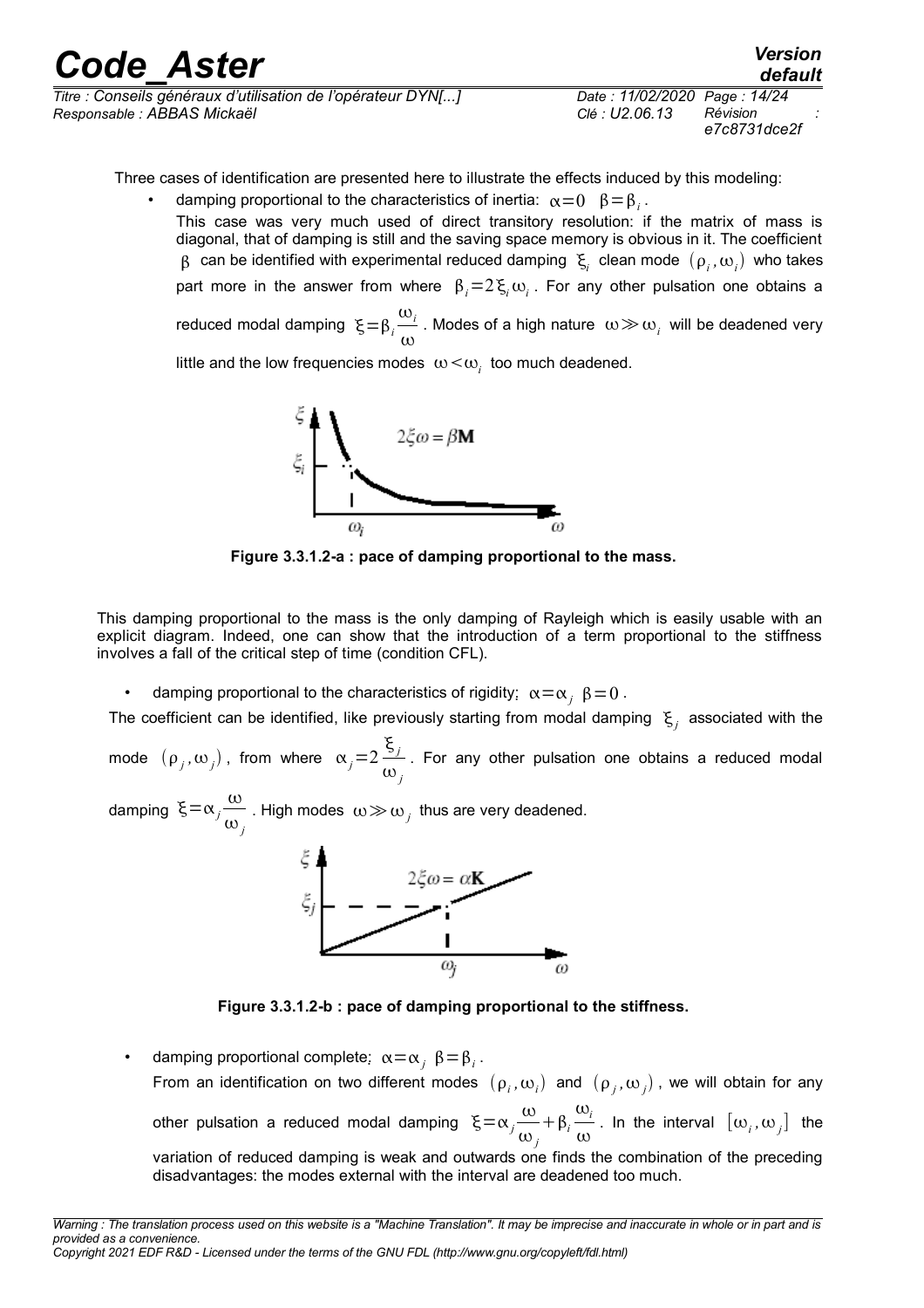*Titre : Conseils généraux d'utilisation de l'opérateur DYN[...] Date : 11/02/2020 Page : 15/24 Responsable : ABBAS Mickaël Clé : U2.06.13 Révision :*



**Figure 3.3.1.2-c : pace of the damping of complete Rayleigh.**

The damping of complete Rayleigh makes it possible to have a value of straight-line depreciation on a given plate of frequency, which makes it possible to control its effect on a frequential beach defined in coherence with the problem considered.

#### **Application to the structure**

The damping coefficients of Rayleigh are defined, on the level as of characteristics of the material (order DEFI\_MATERIAU), by the parameters AMOR\_ALPHA and AMOR\_BETA. There is no specific keyword in DYNA\_NON\_LINE to activate the taking into account of this damping: if one does not want to use it, best is to withdraw all the occurrences of the keyword AMOR ALPHA and AMOR BETA of all materials of the model.

Values to force to obtain desired damping  $\zeta$  in the interval of the Eigen frequencies  $\,\overline{f}_1\,$  and  $\,\overline{f}_2\,$  result from the following equations:

Equation 1: 
$$
\alpha = \frac{\xi}{\pi (f_1 + f_2)}
$$
  
Equation 2: 
$$
\beta = \frac{4\pi \xi f_1 f_2}{f_1 + f_2}
$$

where  $\ket{f}_1$  and  $\ket{f}_2$  are the two Eigen frequencies limiting the interval of study considered. Within the framework of this document, one seeks solutions low frequencies, therefore the frequencies  $|f_{\perp}|$  and  $f_{\rm 2}^{\,}$  will be associated with the first frequencies of the model, whose modes are coherent with the imposed loading.

To give orders of magnitude, modal damping for the structures out of steel and generally about a few %, whereas for concrete structures, of standard civil engineer, one can go up up to 5, even 7% of damping, for overall linear, supposed calculations to represent dissipations of energy coming from diffuse degradations or crackings.

For the discrete elements, the parameters of damping of Rayleigh not being definable in the operator AFFE\_CARA\_ELEM, SI one uses the operator DYNA\_NON\_LINE, the damping of Rayleigh thus does not take account of the contribution of the discrete elements. Lhas total matrix of damping assembly for the resolution will take account only of the voluminal contribution of the elementsS, surface or of standard beam.

In the case of operators of linear dynamics, if one wishes to take account of the contribution of S elements discrete for the total matrix of damping of Rayleigh, it is necessary obligatorily in to pass by method of assembly of this matrix with the operator COMB\_MATR\_ASSE.

#### **3.3.2 Damping due to the diagram in time**

<span id="page-14-0"></span>Documentation [R05.05.05] and especially the note [\[6\]](#page-23-0) present this aspect. One here will restrict oneself to recall the main tendencies of them.

On a system with a degree of linear freedom (mass arises, of own pulsation  $\omega$ ), one can obtain the following characterization of the damping induced by the implicit scheme (average acceleration, modified average acceleration and complete HHT), according to the step of time and for various values of the parameter ALPHA :

*Copyright 2021 EDF R&D - Licensed under the terms of the GNU FDL (http://www.gnu.org/copyleft/fdl.html)*

*e7c8731dce2f*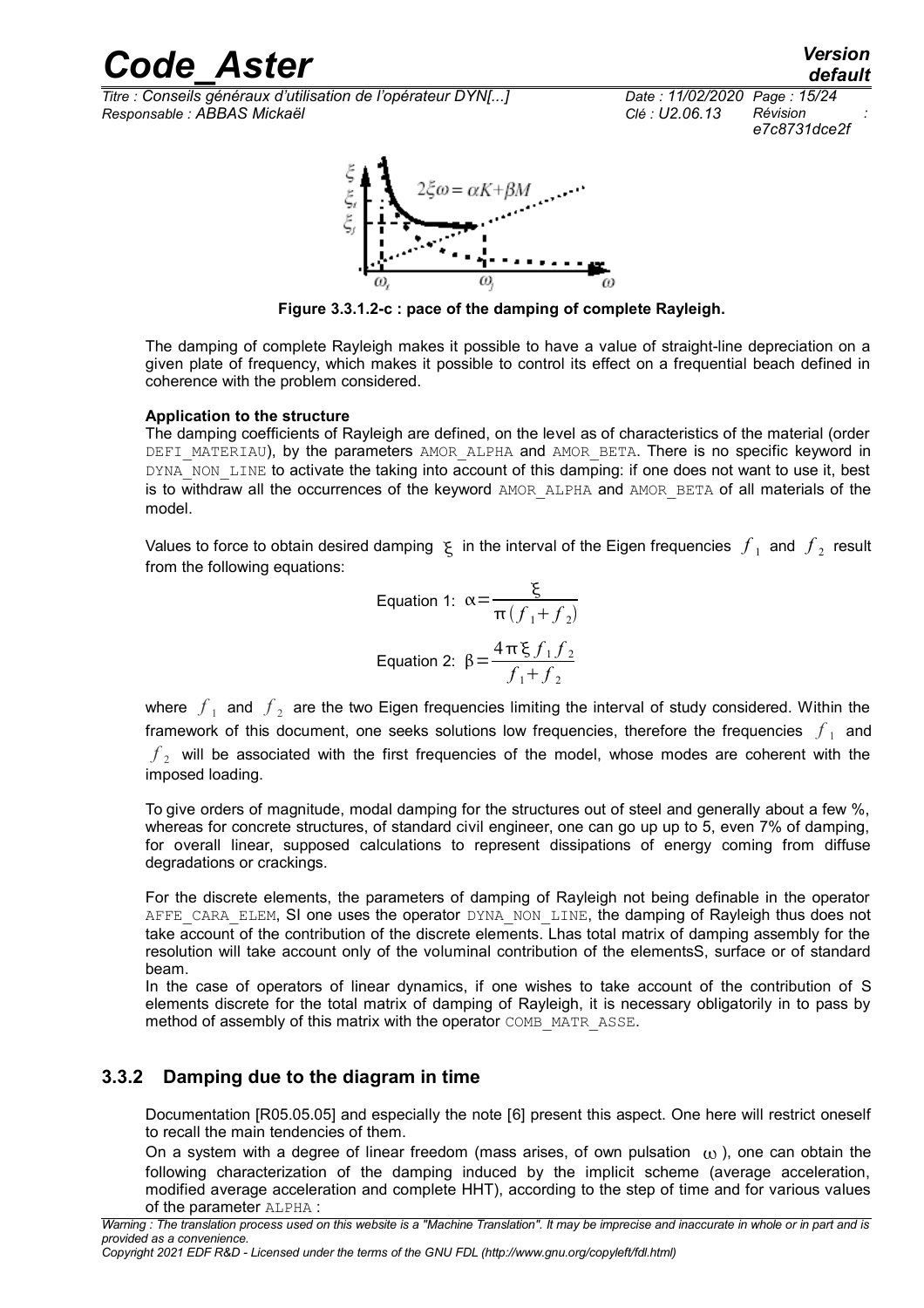

<span id="page-15-0"></span>**Figure 3.3.2-a : comparison of damping due to the diagram in time.**

One finds although only the diagram of average acceleration does not dissipate.

When the two other diagrams are compared, one can notice that:

- only complete diagram HHT does not disturb the low frequency field,
- for the same value of the parameter ALPHA modified average acceleration introduced much more dissipation than diagram HHT.

Lastly, it is advisable to notice that the equivalent value of damping is dependent on the pulsation  $\alpha$ , and will thus depend on the finite element considered. On a complex problem, damping due to the diagram will thus not be homogeneous: the "stiffer" the element will be, the more it will see damping. In the same way, if the step of time is decreased, damping will drop.

In order to put forward the influence of damping high frequency of the implicit schemes, one will present some evolutions of acceleration solution of a simple linear problem of piping under earthquake.

On the following graph, one zoomed in on part of the answer in acceleration to compare various methods of resolution of the transitory problem. The reference solution in green dotted lines is obtained by calculation on modal basis (DYNA\_VIBRATED). The truncation of the modal base naturally filters any disturbance high frequency.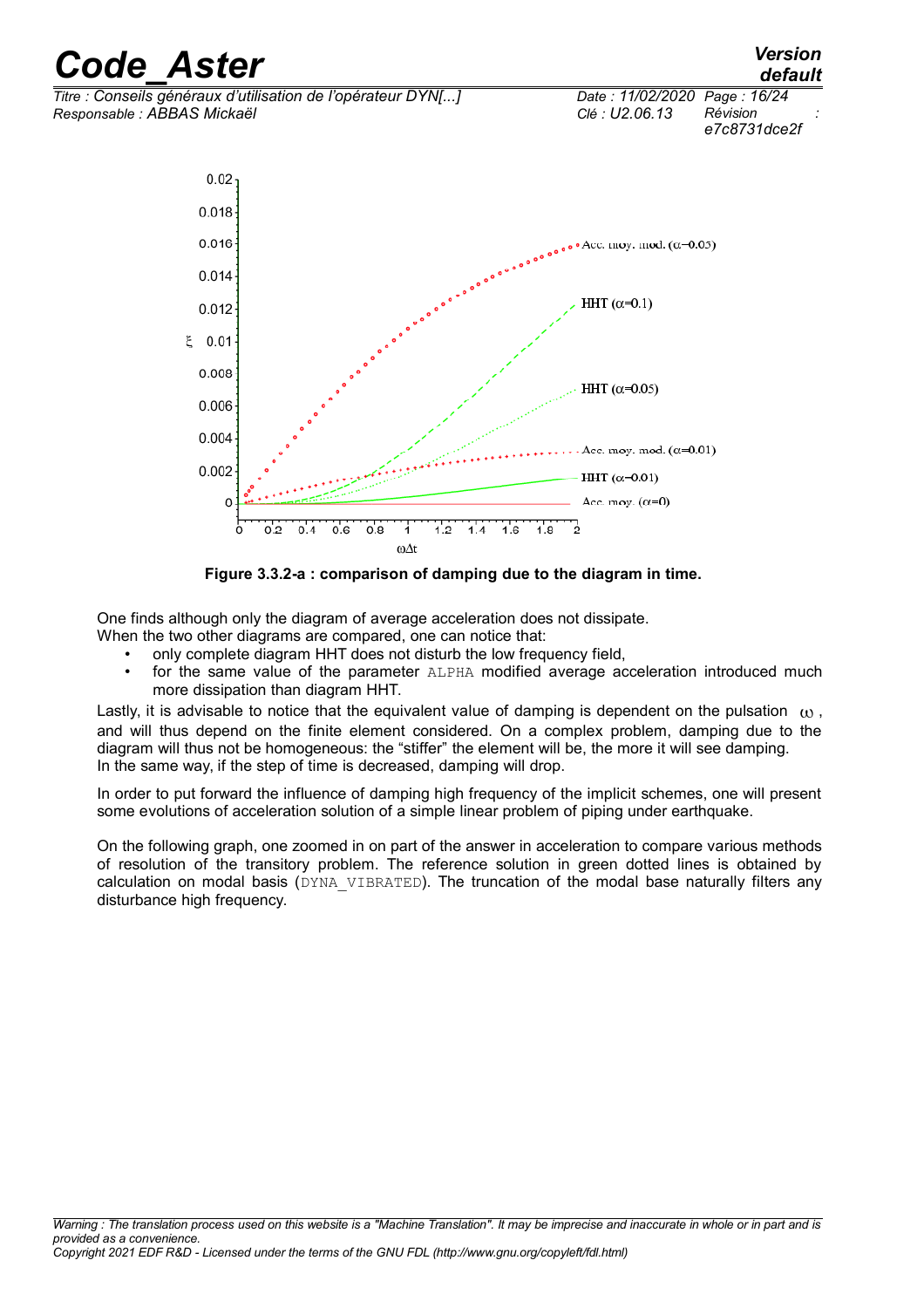

<span id="page-16-0"></span>**Figure 3.3.2-b : local comparison of the behavior of the diagrams in time.**

One compares this reference solution to a calculation with the diagram of average acceleration modified (red curve) which strongly oscillates in spite of the adjustment of the parameter ALPHA. Lastly, one traces the answer obtained with a complete diagram HHT (black curve) which gives a result very close to the reference solution: the disturbances high frequencies (related to the step of time) are strongly attenuated.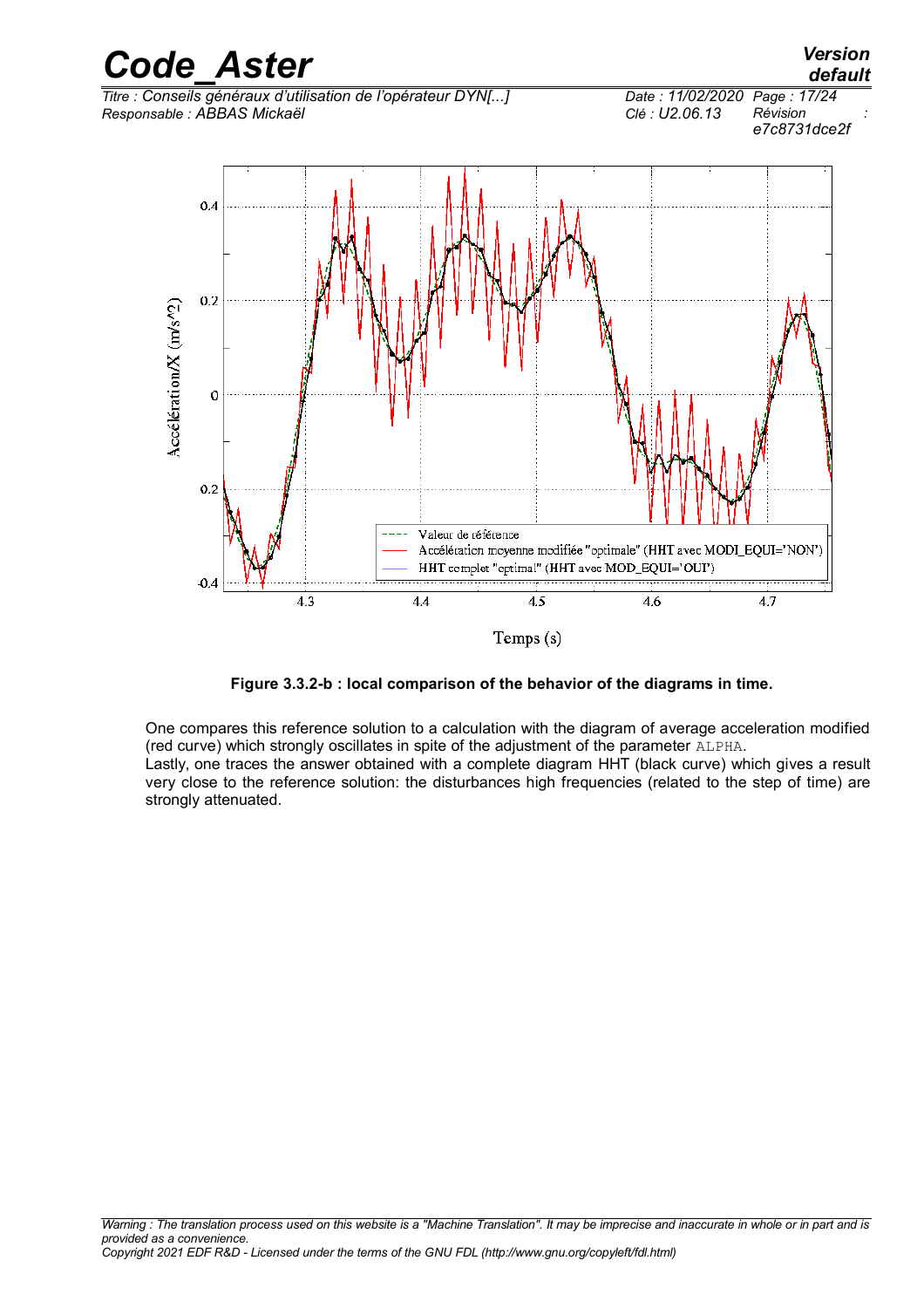*Titre : Conseils généraux d'utilisation de l'opérateur DYN[...] Date : 11/02/2020 Page : 18/24 Responsable : ABBAS Mickaël Clé : U2.06.13 Révision :*

*e7c8731dce2f*

*default*

On the following graph, one observes the response curves on a larger time interval. That makes it possible to seize the influence of the diagram on the "physical" answer: thus low or intermediate frequency. The various answers correspond to various diagrams of integration and step values of time. The reference solution (the problem being linear) is obtained by modal superposition (curve in mixed features thick chestnuts, named "modal cut  $100 \, Hz$ " and obtained with DYNA, VIBRATED).



Temps  $(s)$ 

<span id="page-17-0"></span>**Figure 3.3.2-c : total comparison of the behavior of the diagrams in time.**

It is noted that:

- the nondissipative solution (HHT with  $ALPHA=0$ , therefore a diagram of type average acceleration) with a step of "large" time overestimates the amplitude and introduces a dephasing,
- solutions obtained with diagrams of type modified average acceleration

(MODI EQUI='NOT'), whatever the step of time, has a too strong dissipation,

solutions obtained with complete diagram HHT (MODI  $EQUI=YES'$ ) with a step of fine time, allow to find the reference solution well.

To conclude on this part, being givenbe the paces of the damping of Rayleigh, like that due to the diagram, one can build a relatively varied total damping.

To choose in an optimal way the value of the parameter ALPHA diagram HHT, it is essential to conduct a parametric study, in order to find the value nearest to zero adapted to the problem considered (one can advise to start with a value of -0.1, for example). To validate this choice, one can base oneself on the two types of analyses presented above: control of the oscillations in high frequencies on accelerations (*cf.* figure [3.3.2-b\)](#page-16-0) and absence of on - digital damping on the answer in displacement (*cf.* figure [3.3.2-c\)](#page-17-0). On this last aspect, one can compare with the answer in displacement obtained with a nondissipative diagram of type NEWMARK.

With complete diagram HHT, damping with low and intermediate frequency being weak, it is appropriate not to neglect to introduce into the model a modeling *ad hoc* real damping (total and/or due to the nonlinearities).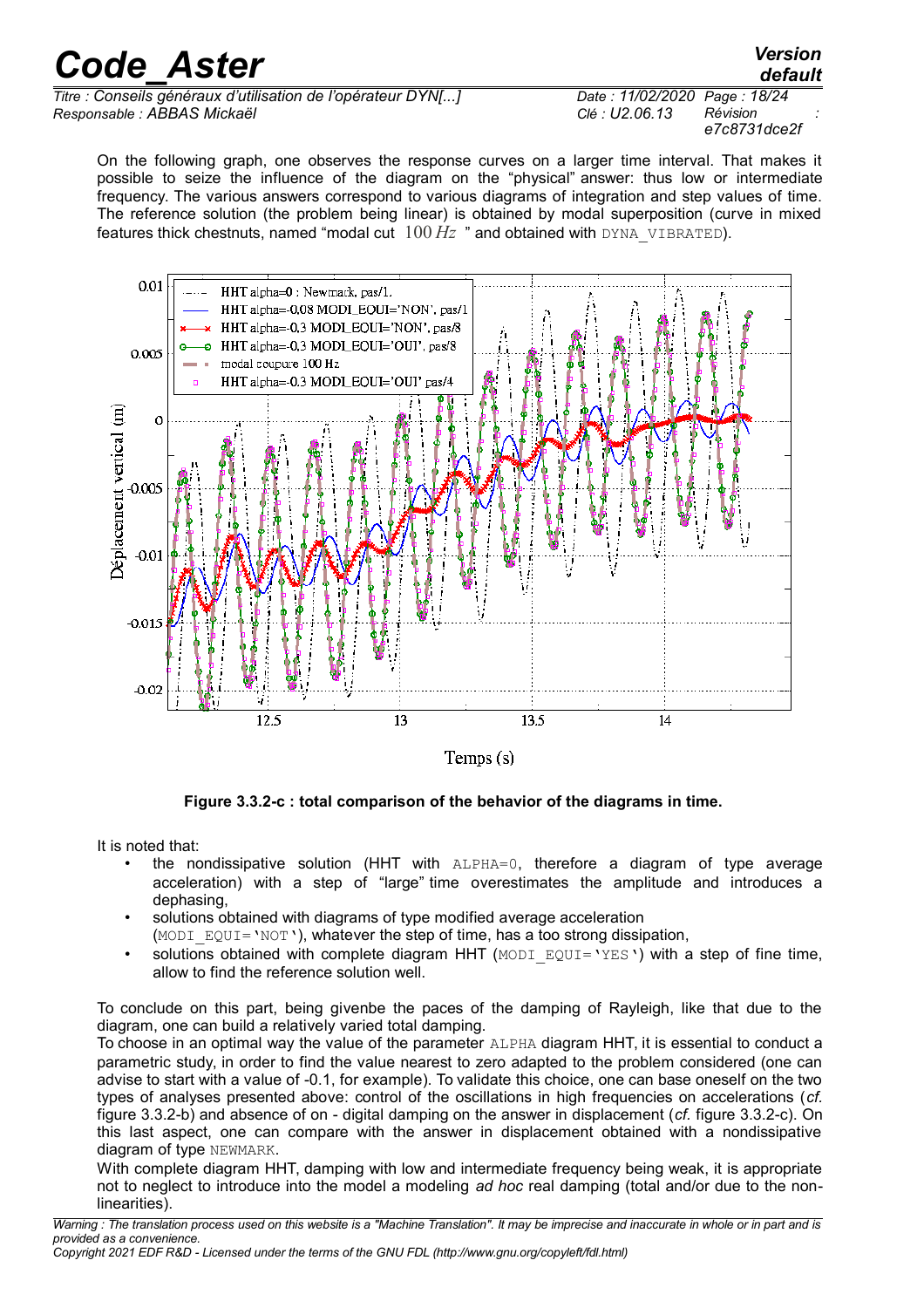*Titre : Conseils généraux d'utilisation de l'opérateur DYN[...] Date : 11/02/2020 Page : 19/24 Responsable : ABBAS Mickaël Clé : U2.06.13 Révision :*

The pace of the damping brought by the diagram of Tchamwa is qualitatively close to that of the modified average acceleration.

#### **3.4 Modification of the matrix of mass**

In certain specific cases, like calculations on hydraulic mixed models (HM or THM) or the cases having a very bad conditioning of the matrix of mass, it can be useful to modify the matrix of mass in order to make it invertible. It is even essential for the diagrams in explicit times.

This modification of the matrix of mass can be done with the keyword COEF MASS SHIFT (*cf.* documentation [R5.05.05]) in the keyword SCHEMA\_TEMPS. That makes it possible to introduce a "shift" of the matrix of mass  $M$  who becomes:  $M' = M + \cos f$ . K.

This functionality makes it possible moreover to improve convergence of implicit calculations or to increase the step value of time criticizes into explicit. It should however be announced that amounts disturbing the mechanical system, in particular by shifting the Eigen frequencies of the system to the bottom (and by decreasing the celerity of the waves).

For example, U own pulsation of origin  $\omega$  becomes then  $\omega$  ' such as:  $\omega'^2\!\!=\!\!-\frac{\omega^2}{2}$  $1 + \cos f \cdot \omega^2$ 

One notes according to this expression that  $\omega'$  tends towards a maximum value  $\cos t^{-0.5}$  : the modified system thus introduced a frequency cut-off controlled by the value of the coefficient of shift of mass. Thus, for example, for a maximum value in practice for  $\,coref=10^{-6}\,$  , the corrected maximum own pulsation system ω 'is worth  $\,1000\,r\,d.s^{-1}\,$  , and a value for an Eigen frequency of origin of  $\,30\,Hz$ is corrected by this method with 29,481 *Hz* . The Eigen frequencies located under the new cut-off frequency are thus slightly faded.

In practice, it is advisable not to use a too large value, except limiting itself to the calculation of solutions to very low frequency, even of static type quasi -. In this last case, the linear algorithm transitory not can then be seen like a solvor regularized for quasi the - static, which can be useful when the static classical resolution does not converge.

In the same order of idea to use a transitory solvor to obtain a static answer whose convergence with a usual implicit method is very difficult, one can also strongly increase the mass of the system (for example while exploiting the density) and use a diagram in explicit time with a strong structural damping. In this case one combines the capacity of convergence of the explicit method with a step of time does not criticize too weak, because of increase in the mass (this step of time of stability will increase like the square root of the coefficient of increase in the total mass: if one multiplies the total mass by 100, it not of time limits will be multiplied by 10 because the celerity of the waves will be ten times weaker). This kind of method was already used for delicate cases like the simulation of excavation of underground galleries, where the surrounding ground can become unstable.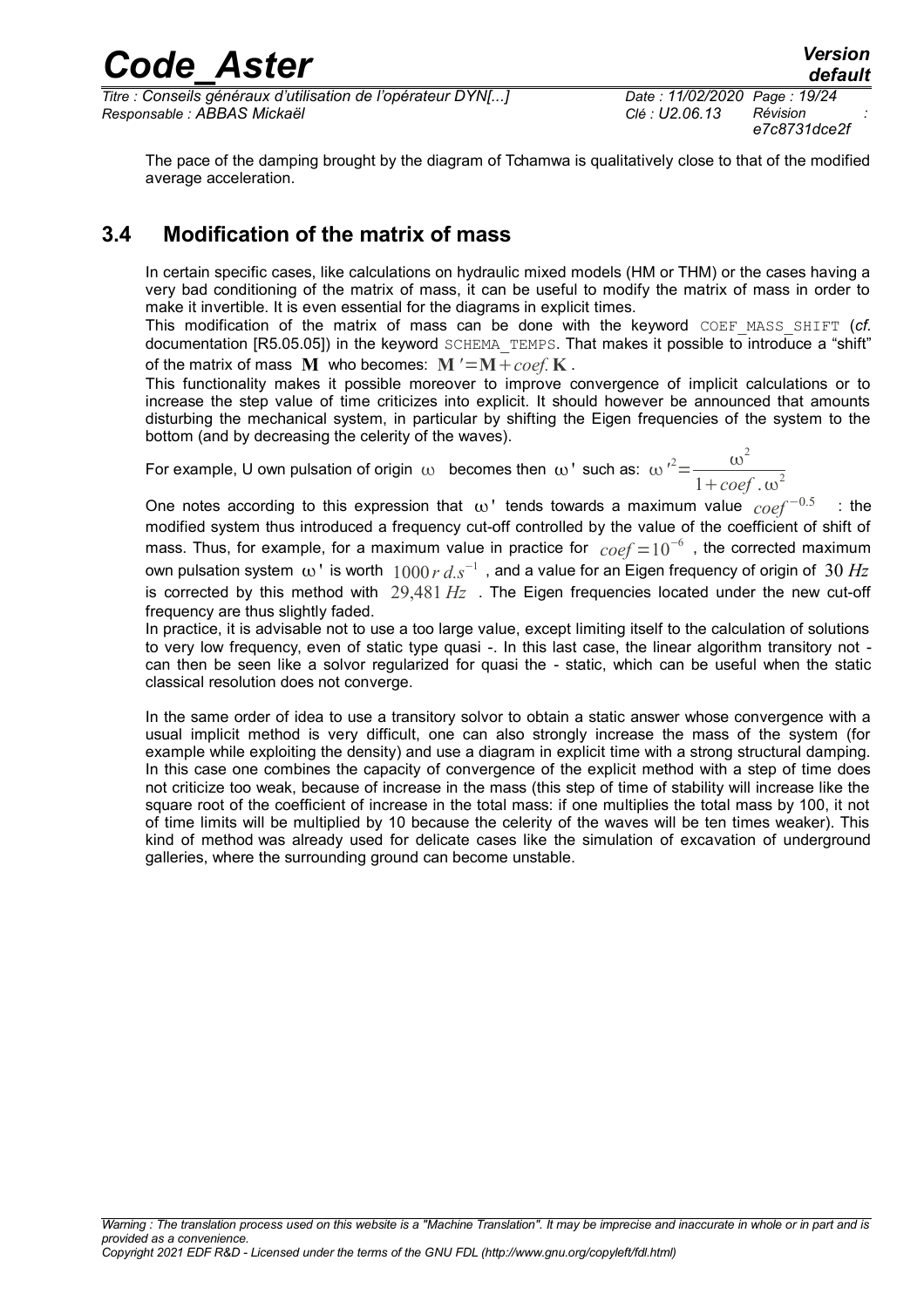*Titre : Conseils généraux d'utilisation de l'opérateur DYN[...] Date : 11/02/2020 Page : 20/24 Responsable : ABBAS Mickaël Clé : U2.06.13 Révision :*

*e7c8731dce2f*

#### **3.5 Instability and analyzes modal reactualized**

During the resolution of the transitory problem it is possible to use tools for analysis to the eigenvalues on the reactualized total operators. One can carry out two types of analysis.

On the one hand, the calculation of the Eigen frequencies and oscillatory modes with the matrix of reactualized stiffness. That corresponds to the keyword MODE VIBR (this option needing implicitly the matrix of mass, it is not available in STAT\_NON\_LINE). The matrix of stiffness can then be the elastic, secant or tangent stiffness. Thanks to this keyword one can follow the influence of non-linearities on the vibratory behavior of a structure. An example of application would be the case of structures out of reinforced concrete for which the damage varies the Eigen frequencies.

The graph below presents the possible choices for the matrix of stiffness (for a damaging material):



**Figure 3.5-a : Schematic representation of the operators of stiffness daNS** *Code\_Aster***.**

In addition, one can, thanks to the keyword CRIT\_STAB=  $F$  (TYPE=' FLAMBEMENT'), to carry out an analysis of stability of the operator of stiffness. In the case of the small disturbances and where one can calculate the geometrical stiffness, then this option is assimilated to an analysis of buckling within the meaning of Euler on the matrix of brought up to date stiffness. In the other cases, when one cannot calculate the geometrical stiffness, then one rocks on the search for singularity of the operator of stiffness alone. In all the cases one obtains eigenvalues which will evolve during calculation.

In the case of the buckling of Euler, the eigenvalue is directly the multiplying coefficient of the loading which makes it possible to obtain the critical load.

In the second case, interpretation is less easy (the eigenvalues are not adimensional). If it is noted that an eigenvalue changes sign, that means that the calculated solution passed a junction and thus which one lost the unicity of the solution.

In all the cases, it is about analysis of stability to the "static" direction and, moreover, this option is available in STAT\_NON\_LINE. Currently, there does not exist in *Code\_Aster* of operator allowing to lead an analysis of stability to the dynamic direction (undulation, divergence): therefore, for example, by calculating the damping of the system to detect when it becomes negative.

As these operations require a certain cost CPU (comparable to one CALC MODES on the few first frequencies, with each step), one introduced the possibility of calculating these eigenvalues only for the list of moments of filing if it exists. To still reduce time CPU, it is also possible to make several continuations and to ask the calculation of the eigenvalues only on certain time intervals.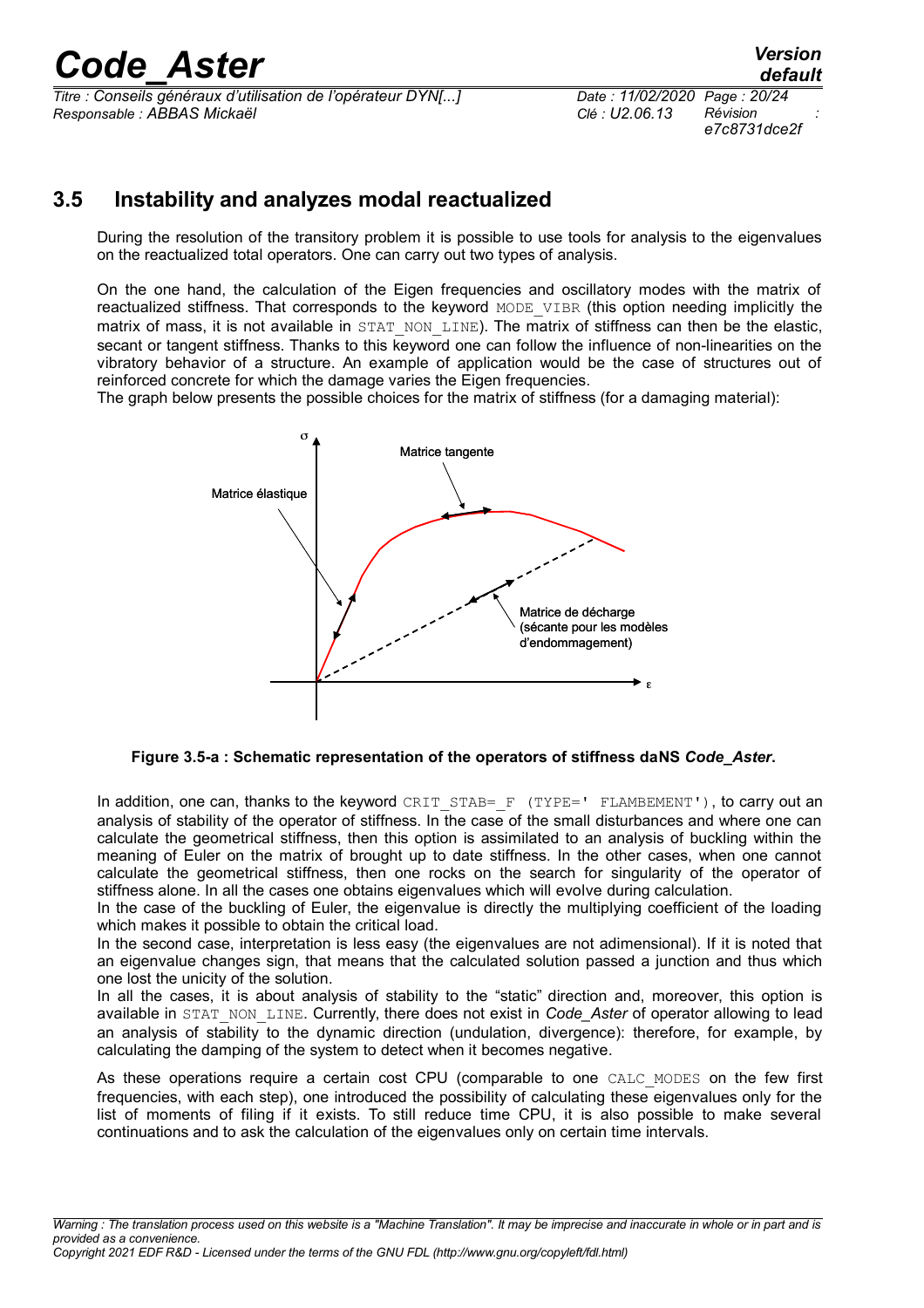*Titre : Conseils généraux d'utilisation de l'opérateur DYN[...] Date : 11/02/2020 Page : 21/24 Responsable : ABBAS Mickaël Clé : U2.06.13 Révision :*

One can also recover the clean modes (respectively of buckling) associated with the execution of the keyword MODE VIBR. The concept result product by DYNA NON LINE is then enriched by one table\_container. who is called 'ANALYSE\_MODALE'.

To recover it in concept result product by DYNA\_NON\_LINE, one calls on the order RECU\_TABLE . In this table, one will be able to recover the values of the parameters: moment of calculation considered, number of mode, frequency (respectively critical load),

One will be able to then print with IMPR TABLE this table, while filtering according to these parameters.

By using the order EXTR\_TABLE, by specifying one TYPE RESU=' MODE MECA', while filtering according to the wanted parameters, one obtains a concept  $\text{result}$ , of which one chose the name, containing the fields of displacements of the calculated modes, which one will be able to then visualize. One will be able to consult the CAS-test sdnv106a.

### **3.6 Filing and postprocessing**

The number of steps of time which can be very large, it is strongly recommended to use the features of filing (keyword FILING of DYNA NON LINE) under penalty of having bases and enormous output files. The step of filing can go from some steps into implicit to 10 to 100 pas into explicit.

In complement, if one needs to precisely follow in the course of time the evolution of some parameters in some points, there exists the observation (keyword OBSERVATION of DYNA\_NON\_LINE) who comes to supplement filing.

As one could see it in the paragraph § [3.3.2,](#page-14-0) if one wants to analyze the answers of speed or accelerations in the course of time, one can obtain kicked up a rumpus enough curves. These oscillations high frequencies can be the sign of an insufficient discretization in time (or of a too large irregularity in time) of the problem. It is also possible, by using a diagram in dissipative time standard HHT complete to smooth these disturbances. A compromise remains to be found between this smoothing and a too strong dissipation of the answer. Generally, it is necessary well to integrate that the instantaneous values of the least smoothed quantities as acceleration are to be handled with precaution. It is to better seek to carry out its analysis on quantities integrated more physically relevant in dynamics like energy.

In complement, all methods of analysis coming from the quasi - static to quantify the quality of a result (of which the various standards residue in balance) are available and relevant with DYNA\_NON\_LINE.

Lastly, one can as recall as if one wishes to carry out frequential analyses, it agrees to take care well to respect the field of validity of the FFT, for example the causality of the signal to be treated. For that, this signal in time must leave and finish to zero, with derivative worthless. Without the respect of these basic assumptions, the user is likely to get frequential results vague.

#### **3.7 Energy assessment**

For any transitory analysis, it is very useful to be able to have the energy assessment, which makes it possible to analyze the answer of the system and also to control the quality of the digital solution. Documentation [R4.09.01] presents all the energy features available with the operator DYNA\_NON\_LINE.

#### **3.8 Features available in STAT\_NON\_LINE and not in DYNA\_NON\_LINE**

Then, the methods of the type searches linear (mixed or not) are not authorized in dynamics. For the moment, this lack is to be relativized, knowing that the attempts at applications of these methods on studies of structures out of reinforced concrete in dynamics did not put forward significant contribution on convergence, as opposed to what one observes in quasi - static. Let us announce, nevertheless, that no theoretical argument would prohibit the use of these methods in dynamics.

Lastly, techniques of piloting available in STAT\_NON\_LINE (length of arc, for example) are prohibited in dynamics because they then do not have a direction: time has, in dynamics, a physical direction.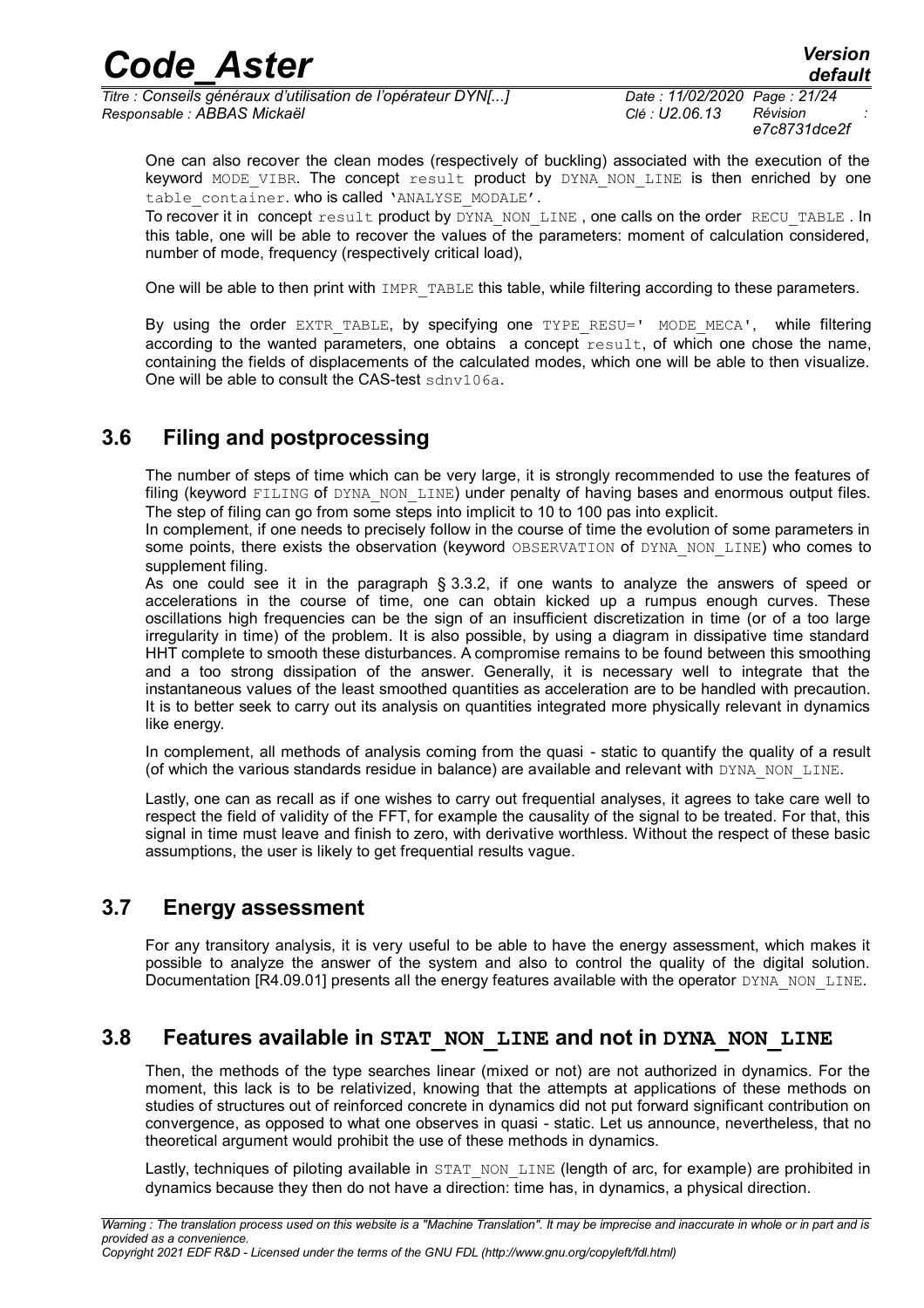*Titre : Conseils généraux d'utilisation de l'opérateur DYN[...] Date : 11/02/2020 Page : 22/24 Responsable : ABBAS Mickaël Clé : U2.06.13 Révision :*

*e7c8731dce2f*

*default*

### **4 Specificities of the coupled problems fluid-structure**

It is possible to use a vibroacoustic model coupled in DYNA NON LINE. This model is based on an approach  $(u, p, \varphi)$  with the following assumptions:

- the fluid is of acoustic type linear,
- the structure must be regarded as in small disturbances or Lagrangian being reactualized.

One can also take into account free surfaces.

Documentation [U2.06.11] presents in detail the implementation of a model nonlinear fluid-structure coupled for a calculation of tank. The note [\[5\]](#page-23-2) the scope of application of the model fluid-structure analyzes coupled in *Code\_Aster*.

### **5 Optimization of the performances**

In quasi - static, it is not rare to have to carry out more than 10 iterations to have convergence within the meaning of the residue in balance. In implicit dynamics this value of 10 iterations constitutes, in general, a good starting value for the parameter ITER GLOB MAXI of CONVERGENCE. If one cannot converge in less than 10 to 20 iterations, it is then preferable to decrease the step of time rather than to increase the authorized maximum number of iterations.

Into explicit, there are no iterations for balance, the cost of calculation of each step of time will be thus constant, whatever the level of non-linearity (except, possibly, the local checking of the behavior).

The use, even current, of the explicit methods thus seems very tempting within sight of the time CPU which remains controlled. It is however necessary to moderate this optimism while keeping well with the spirit which one deprives of the parapet which is the precise checking of the balance and which, consequently, the quality of the explicit solution obtained must be analyzed with more precautions. The explicit algorithm will not diverge (if the condition of Current is observed), but the solution obtained is not guaranteed by a criterion of checking of balance. In particular a parametric study on the step of time is essential because the pace of the solution can strongly vary when this step becomes too large.

Moreover, *Code\_Aster* is not a code optimized for explicit calculations and its performances into explicit modest, are compared with the specialized codes [\[2\]](#page-23-1).

A solution to decrease the computing time is to project the problem on a reduced basis (bases modal or bases of Ritz). One then decreases largely the number by degrees of freedom and this kind of approaches is available in DYNA\_NON\_LINE (the resolution also gains with being explicit because the condition of Current on modal basis is little penalizing). To summarize, this kind of approach is particularly adapted to the problems where non-linearities remain moderate and localised. As soon as non-linearities become strong, one can put the question of the reactualization of the initial reduced base which loses its coherence with the current solution. The overcost of calculation due to the recalculation of the base and the reprojections then comes to decrease the interest of these methods.

Parallelism can bring a all the more notable profit as the system to be solved will comprise a large number of DDL and that the number of steps of time will be weak. Indeed, the algorithm of resolution imposes important communications on each step (one is not in a strategy of type multi-field in time and space). In practice, on problems comprising a few hundreds of thousands of DDL, the speedup remains good until 16 to 32 processors. In most case, solvor iterative PETSC will compared bring a profit to solvor MUMPS. Besides parallelism on the level solvor, the parallelism of the elementary stages (resolution of the behavior at the points of Gauss) will bring an important additional profit if integration behavior is expensive. In all the cases, it is very useful to consult in the file of message .mess measurements of time CPU by stage, which makes it possible to identify the stages most expensive of the transitory resolution to adapt parallelism consequently. U2.08.06 documentation gives all the details for the use of parallelism.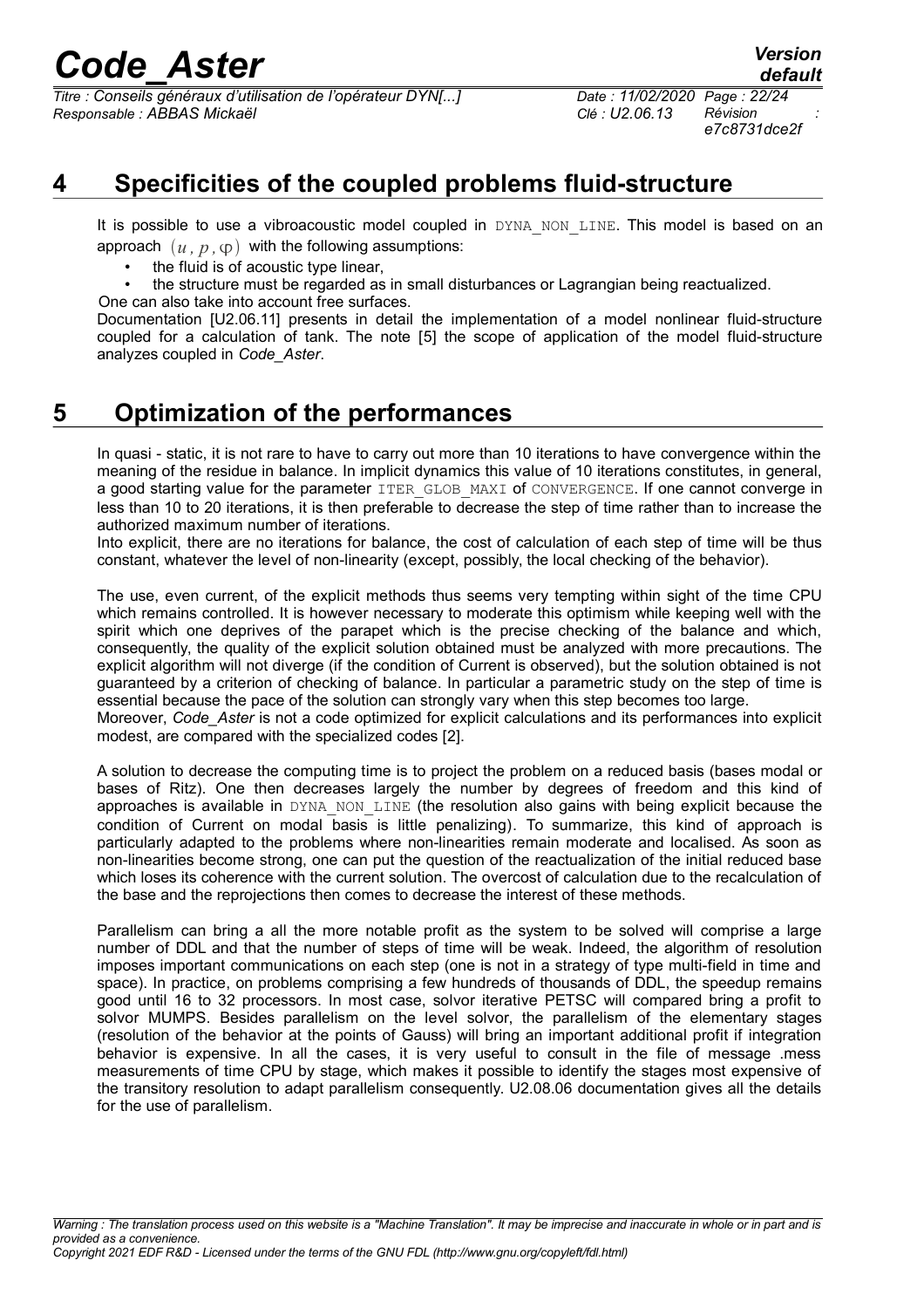*Titre : Conseils généraux d'utilisation de l'opérateur DYN[...] Date : 11/02/2020 Page : 23/24 Responsable : ABBAS Mickaël Clé : U2.06.13 Révision :*

### **Conclusion**

This document presents some general rules to facilitate the use of transitory dynamic methods for simulation of nonlinear systems [\[1\]](#page-23-3).

The first stage is the adaptation of the model to the dynamic methods. They are mainly to make sure of the good regularity the imposed conditions, of the correct definition of the density and total damping (Rayleigh).

Then, it is recommended to start by using an implicit transitory method  $(DYNA-NON-LINE with a diagram)$ in times of the type NEWMARK for the relatively regular problems or THETA\_SCHEMA for the problems with shocks, then, if need be, HHT). Indeed, the implicit methods are developed and more the general practitioners in *Code\_Aster*.

Lastly, for certain applications like fast dynamics, calculation on modal basis or certain calculation cases in slow evolution (*cf.* [U2.04.07]), the user has the possibility of using diagrams in explicit times. Performances in time CPU of *Code\_Aster* into explicit are rather weak, if one compared to a code dedicated like EUROPLEXUS [\[2\]](#page-23-1). Moreover, all the features available into implicit are not it into explicit (like, for example, for the contact where only the penalization is authorized).

In order to qualify the quality of the digital solution obtained, it is essential to conduct certain parametric studies:

- as for static calculations quasi -, while exploiting the space discretization,
- by testing various steps of time.
- by testing various diagrams in time.

To validate this choice of parameters, it is relevant to analyze the answers in displacement and accelerations, like making use of the features of assessment of energy.